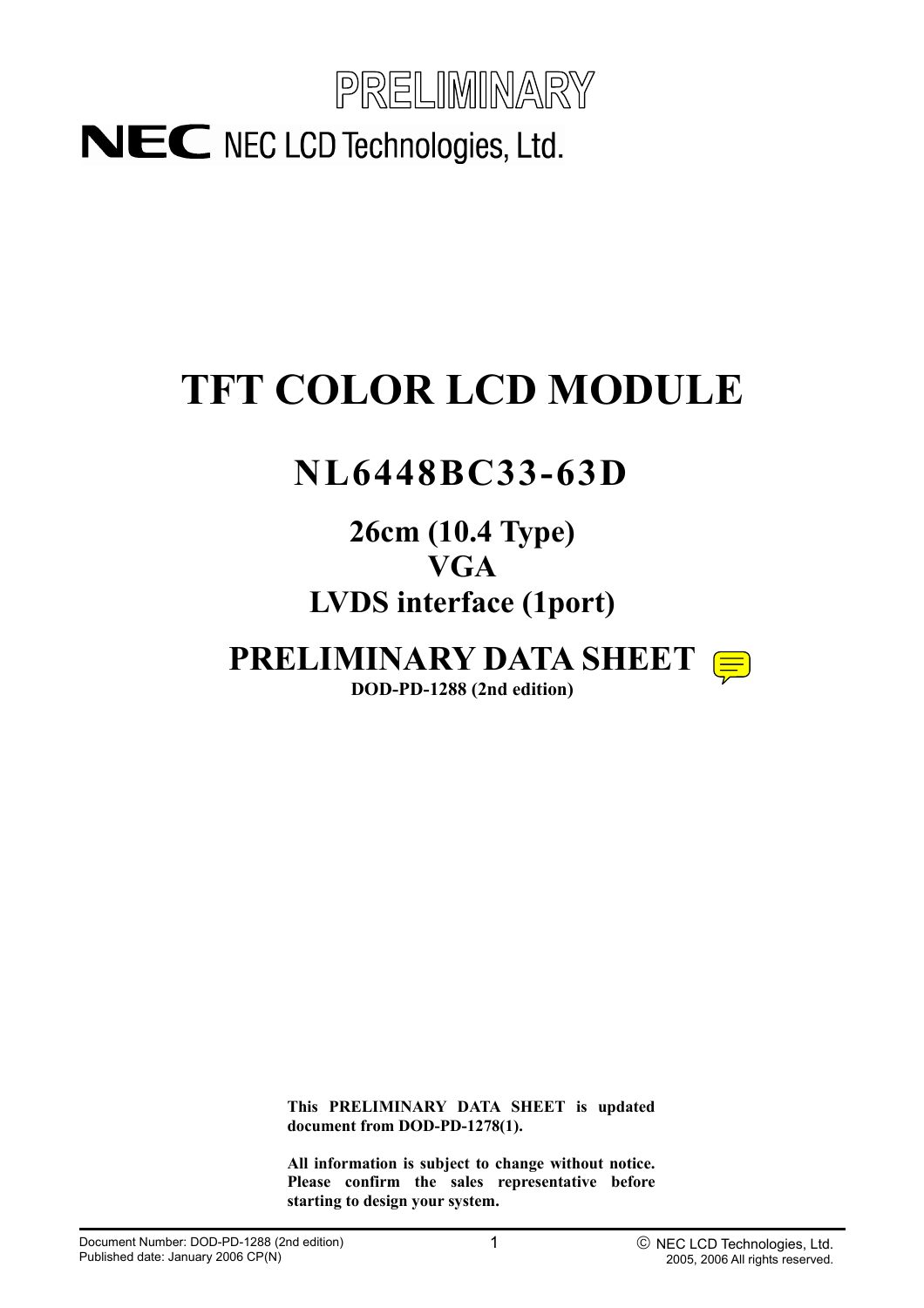

#### **INTRODUCTION**

The Copyright to this document belongs to NEC LCD Technologies, Ltd. (hereinafter called "NEC"). No part of this document will be used, reproduced or copied without prior written consent of NEC.

NEC does and will not assume any liability for infringement of patents, copyrights or other intellectual property rights of any third party arising out of or in connection with application of the products described herein except for that directly attributable to mechanisms and workmanship thereof. No license, express or implied, is granted under any patent, copyright or other intellectual property right of NEC.

Some electronic parts/components would fail or malfunction at a certain rate. In spite of every effort to enhance reliability of products by NEC, the possibility of failures and malfunction might not be avoided entirely. To prevent the risks of damage to death, human bodily injury or other property arising out thereof or in connection therewith, each customer is required to take sufficient measures in its safety designs and plans including, but not limited to, redundant system, fire-containment and anti-failure.

The products are classified into three quality grades: **"Standard"**, **"Special"**, and **"Specific"** of the highest grade of a quality assurance program at the choice of a customer. Each quality grade is designed for applications described below. Any customer who intends to use a product for application other than that of Standard quality grade is required to contact an NEC sales representative in advance.

The **Standard** quality grade applies to the products developed, designed and manufactured in accordance with the NEC standard quality assurance program, which are designed for such application as any failure or malfunction of the products (sets) or parts/components incorporated therein a customer uses are, directly or indirectly, free of any damage to death, human bodily injury or other property, like general electronic devices.

Examples: Computers, office automation equipment, communications equipment, test and measurement equipment, audio and visual equipment, home electronic appliances, machine tools, personal electronic equipment, industrial robots, etc.

The **Special** quality grade applies to the products developed, designed and manufactured in accordance with an NEC quality assurance program stricter than the standard one, which are designed for such application as any failure or malfunction of the products (sets) or parts/components incorporated therein a customer uses might directly cause any damage to death, human bodily injury or other property, or such application under more severe condition than that defined in the Standard quality grade without such direct damage.

Examples: Control systems for transportation equipment (automobiles, trains, ships, etc.), traffic control systems, anti-disaster systems, anti-crime systems, medical equipment not specifically designed for life support, safety equipment, etc.

The **Specific** quality grade applies to the products developed, designed and manufactured in accordance with the standards or quality assurance program designated by a customer who requires an extremely higher level of reliability and quality for such products.

Examples: Military systems, aircraft control equipment, aerospace equipment, nuclear reactor control systems, medical equipment/devices/systems for life support, etc.

The quality grade of this product is the **"Standard"** unless otherwise specified in this document.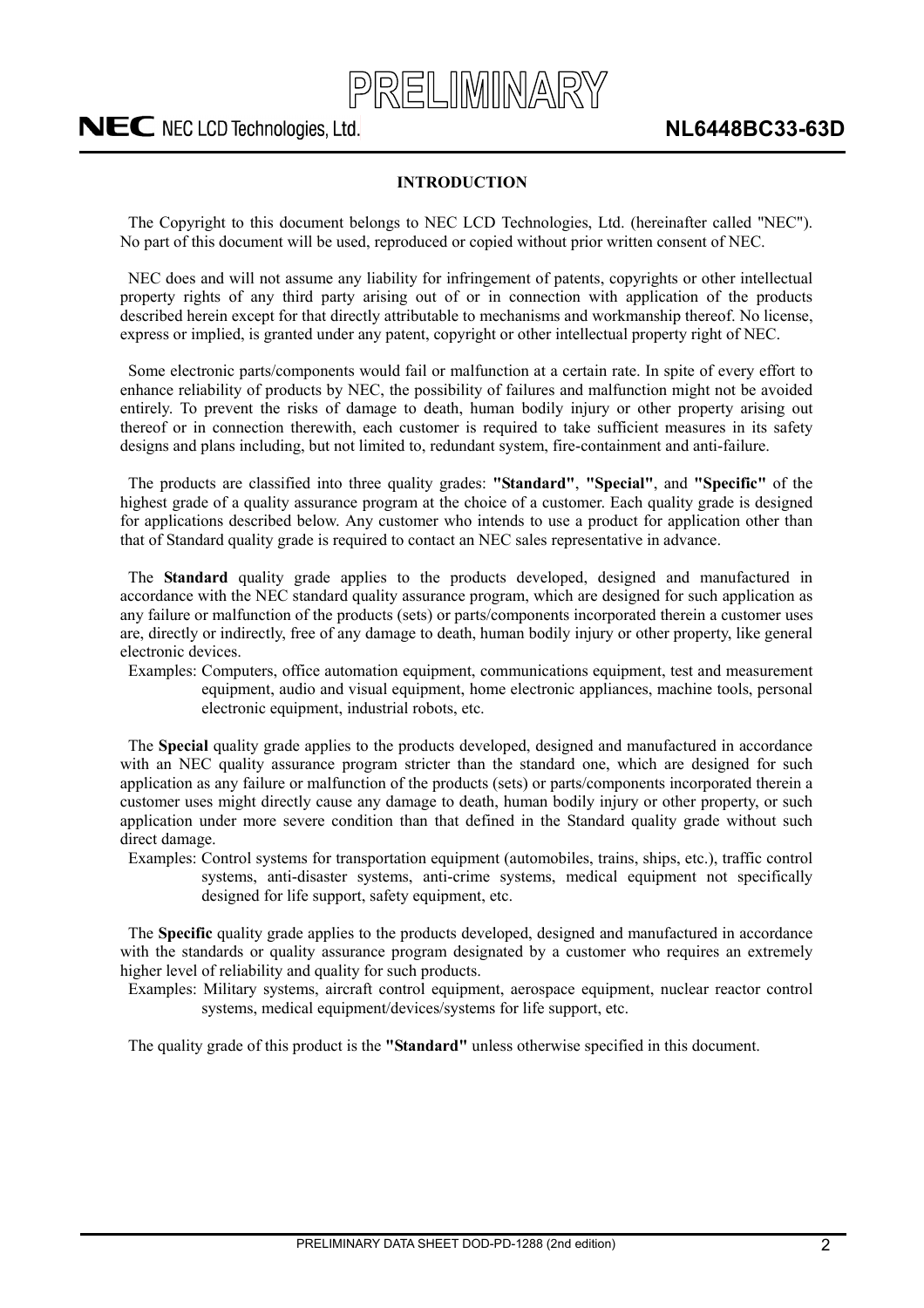

### **NL6448BC33-63D**

#### **CONTENTS**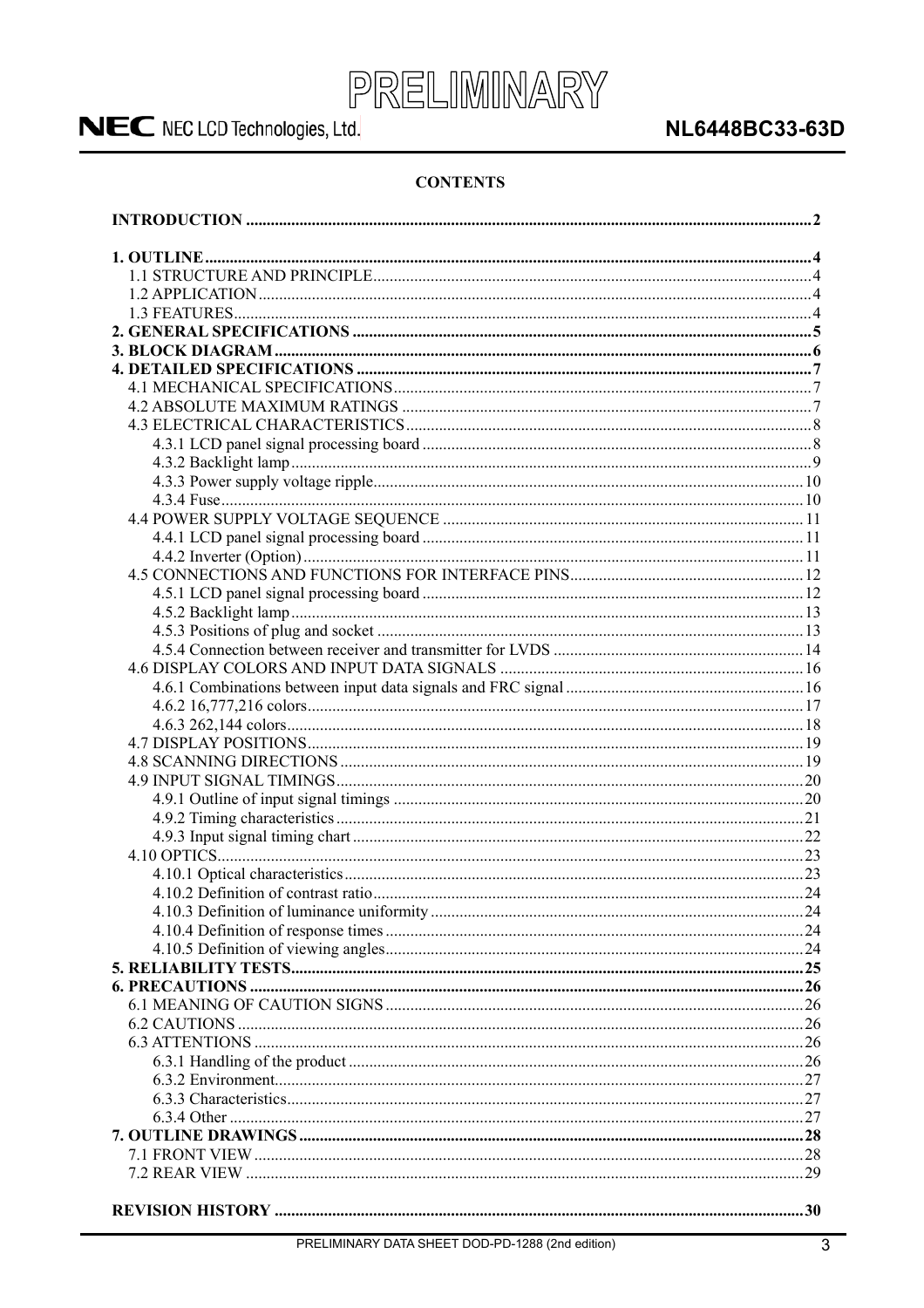

#### **1. OUTLINE**

#### 1.1 STRUCTURE AND PRINCIPLE

Color LCD module NL6448BC33-63D is composed of the amorphous silicon thin film transistor liquid crystal display (a-Si TFT LCD) panel structure with driver LSIs for driving the TFT (Thin Film Transistor) array and a backlight.

The a-Si TFT LCD panel structure is injected liquid crystal material into a narrow gap between the TFT array glass substrate and a color-filter glass substrate.

Color (Red, Green, Blue) data signals from a host system (e.g. signal generator, etc.) are modulated into best form for active matrix system by a signal processing circuit, and sent to the driver LSIs which drive the individual TFT arrays.

The TFT array as an electro-optical switch regulates the amount of transmitted light from the backlight assembly, when it is controlled by data signals. Color images are created by regulating the amount of transmitted light through the TFT array of red, green and blue dots.

1.2 APPLICATION

 $\bullet$  For industrial use

#### 1.3 FEATURES

- $\bullet$  High luminance
- $\bullet$  High contrast
- LVDS interface
- DE (Data enable) function
- $\bullet$  Reversible-scan direction
- Selectable 8bit or 6bit digital signals for data of RGB
- $\bullet$  Edge light type (without inverter)
- Replaceable lamp for backlight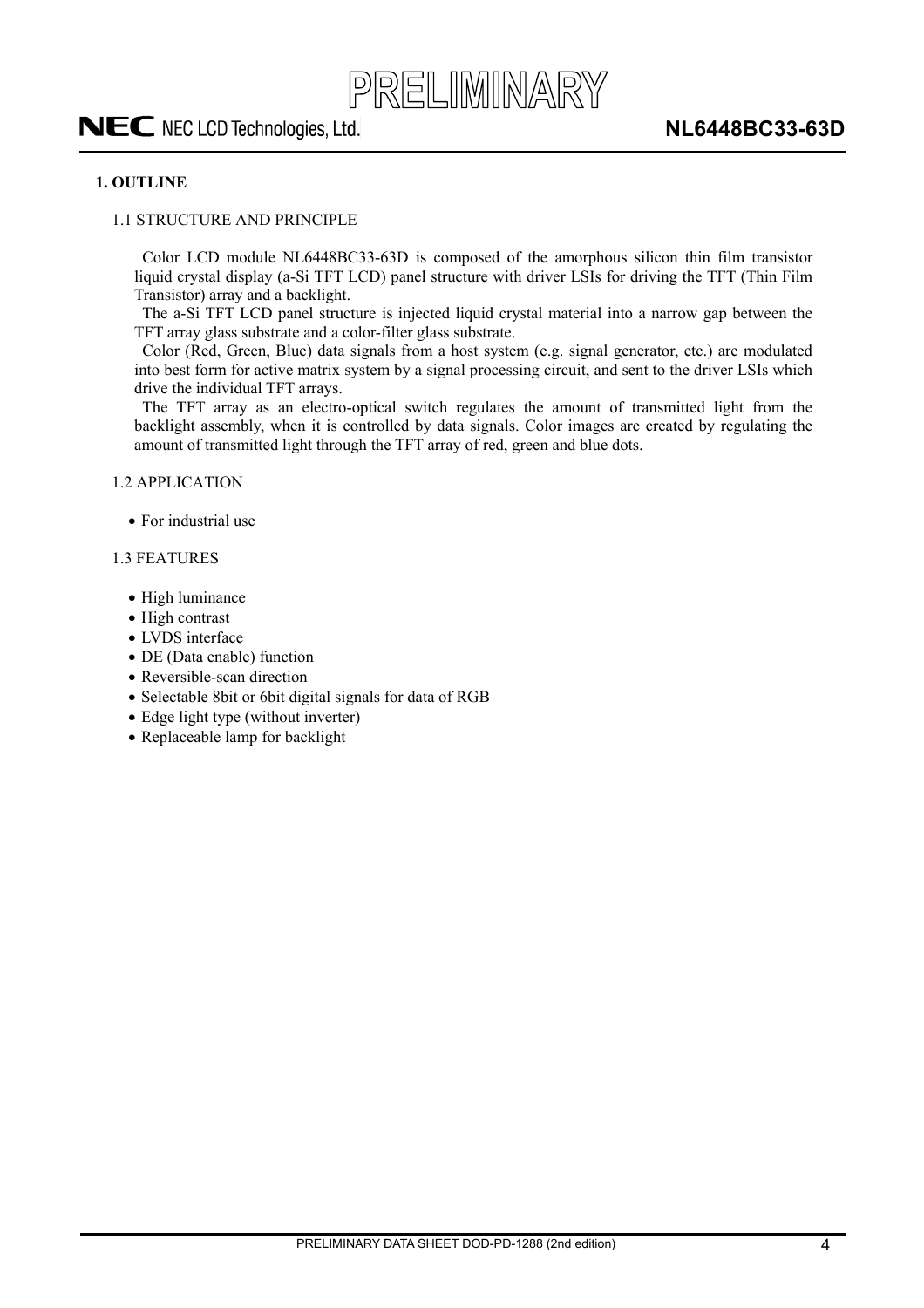

#### **2. GENERAL SPECIFICATIONS**

| Display area               | $211.2$ (H) $\times$ 158.4 (V) mm                                                                                                                                                                                                                            |
|----------------------------|--------------------------------------------------------------------------------------------------------------------------------------------------------------------------------------------------------------------------------------------------------------|
| Diagonal size of display   | 26cm (10.4 inches)                                                                                                                                                                                                                                           |
| Drive system               | a-Si TFT active matrix                                                                                                                                                                                                                                       |
| <b>Display color</b>       | 16,777,216 colors (At 8-bit input, FRC terminal= High)<br>262,144 colors (At 6-bit input, FRC terminal= Low or Open)                                                                                                                                         |
| Pixel                      | 640 (H) $\times$ 480 (V) pixels                                                                                                                                                                                                                              |
| Pixel arrangement          | RGB (Red dot, Green dot, Blue dot) vertical stripe                                                                                                                                                                                                           |
| Dot pitch                  | $0.11$ (H) $\times$ 0.33 (V) mm                                                                                                                                                                                                                              |
| <b>Pixel pitch</b>         | $0.33$ (H) $\times$ 0.33 (V) mm                                                                                                                                                                                                                              |
| Module size                | 243.0 (W) $\times$ 185.1 (H) $\times$ 10.5 (D) mm (typ.)                                                                                                                                                                                                     |
| Weight                     | 475g (typ.)                                                                                                                                                                                                                                                  |
| Contrast ratio             | TBD (typ.)                                                                                                                                                                                                                                                   |
| <b>Viewing angle</b>       | At the contrast ratio $\geq 10$ :<br>• Horizontal: Right side $80^\circ$ (typ.), Left side $80^\circ$ (typ.)<br>• Vertical: Up side $80^{\circ}$ (typ.), Down side $60^{\circ}$ (typ.)                                                                       |
| Designed viewing direction | At DPS= Low or open: Normal scan<br>• Viewing direction without image reversal: up side (12 o'clock)<br>• Viewing direction with contrast peak: down side (6 o'clock)<br>• Viewing angle with optimum grayscale $(\gamma=2.2)$ : normal axis (perpendicular) |
| Polarizer surface          | Antiglare                                                                                                                                                                                                                                                    |
| Polarizer pencil-hardness  | 3H (min.) [by JIS K5400]                                                                                                                                                                                                                                     |
| Color gamut                | At LCD panel center<br>40% (typ.) [against NTSC color space]                                                                                                                                                                                                 |
| <b>Response time</b>       | Ton+Toff (10% $\leftarrow \rightarrow 90\%$ )<br>$25ms$ (typ.)                                                                                                                                                                                               |
| Luminance                  | At $IBL = 5.0$ m $Arms / lamp$<br>$450cd/m2$ (typ.)                                                                                                                                                                                                          |
| <b>Signal system</b>       | LVDS 1port (Receiver: THC63LVDF84B, THine Electronics Inc. or equivalent)<br>[8bit/6bit digital signals for data of RGB colors, Dot clock (CLK),<br>Data enable (DE)]                                                                                        |
| Power supply voltage       | LCD panel signal processing board: 3.3V                                                                                                                                                                                                                      |
| <b>Backlight</b>           | Edge light type: 2 cold cathode fluorescent lamps<br>Replaceable part<br>· Lamp holder set: Type No. TBD<br>Recommended inverter (Option)<br>• Inverter: Type No. TBD                                                                                        |
| <b>Power consumption</b>   | At IBL=5.0mArms / lamp, Checkered flag pattern<br>TBD W (typ., Power dissipation of the inverter is not included.)                                                                                                                                           |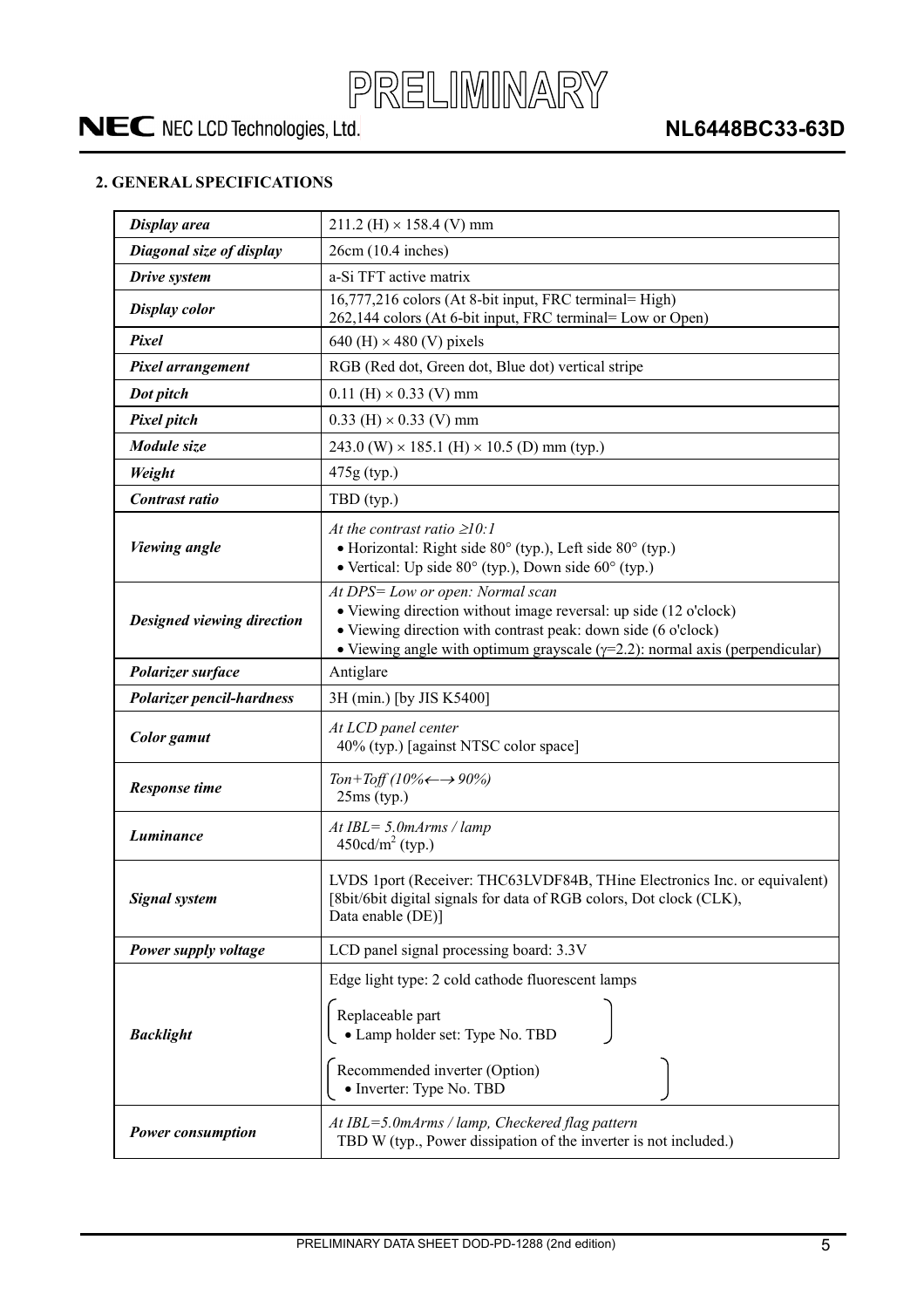

#### **3. BLOCK DIAGRAM**



Note1: Connections between GND (Signal ground), FG (Frame ground) and VBLC (Lamp low voltage terminal) in the LCD module

| GND - FG                              | Connected     |
|---------------------------------------|---------------|
| GND - VBLC                            | Not connected |
| FG - VBLC                             | Not connected |
| $\sim$<br>$\sim$ $\sim$ $\sim$ $\sim$ |               |

Note2: GND, FG and GNDB must be connected to customer equipment's ground, and it is recommended that these grounds are connected together in customer equipment.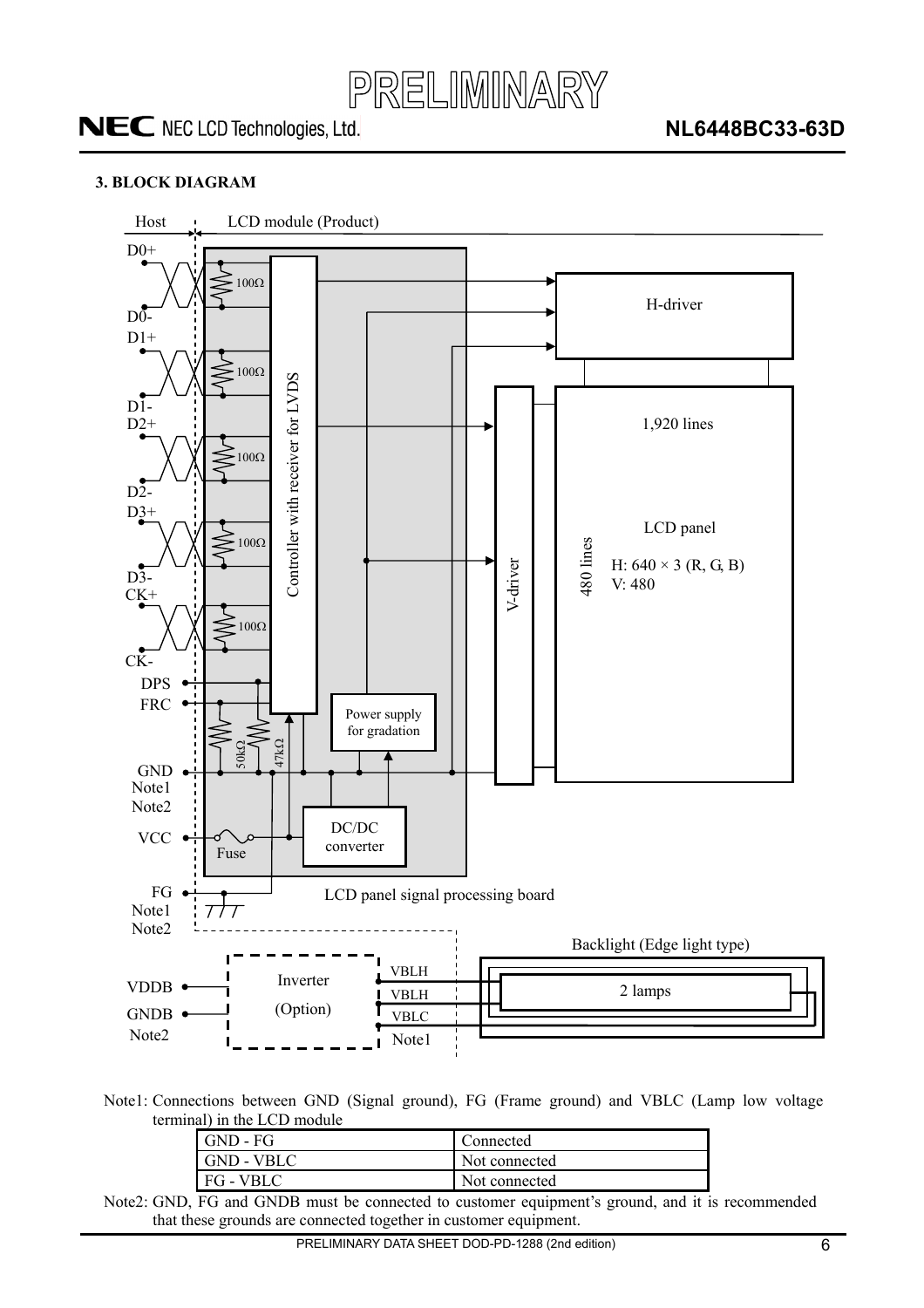

#### **4. DETAILED SPECIFICATIONS**

#### 4.1 MECHANICAL SPECIFICATIONS

| Parameter    | Specification                                                                | Unit  |    |
|--------------|------------------------------------------------------------------------------|-------|----|
| Module size  | $243.0 \pm 0.5$ (W) $\times$ 185.1 $\pm$ 0.5 (H) $\times$ 10.5 $\pm$ 0.5 (D) | Note1 | mm |
| Display area | $211.2$ (H) $\times$ 158.4 (V)                                               | Note1 | mm |
| Weight       | $475$ (typ.), $500$ (max.)                                                   |       | g  |

Note1: See "**7. OUTLINE DRAWINGS**".

#### 4.2 ABSOLUTE MAXIMUM RATINGS

|                                        | Parameter                              | Symbol | Rating                         | Unit                 | Remarks             |                                                                |
|----------------------------------------|----------------------------------------|--------|--------------------------------|----------------------|---------------------|----------------------------------------------------------------|
| Power supply                           | LCD panel signal processing board      |        | <b>VCC</b>                     | $-0.3$ to $+4.0$     | V                   |                                                                |
| voltage                                | Lamp voltage                           |        | <b>VBLH</b>                    | 1,500                | <b>Vrms</b>         |                                                                |
| Input voltage                          | Display signals<br>Note1               |        | <b>VD</b>                      |                      |                     |                                                                |
| for signals                            | Function signal<br>Note <sub>2</sub>   |        | VF                             | $-0.3$ to VCC $+0.3$ | V                   |                                                                |
| Storage temperature                    |                                        |        | <b>Tst</b>                     | $-30$ to $+80$       | $\rm ^{\circ}C$     |                                                                |
| Front surface                          |                                        | TopF   | $-20$ to $+70$                 | $\circ$ C            | Note3               |                                                                |
|                                        | Operating temperature                  |        | TopR                           | $-20$ to $+70$       | $\rm ^{\circ}C$     | Note4                                                          |
|                                        |                                        |        |                                | $\leq 95$            | $\frac{0}{0}$       | Ta $\leq 40^{\circ}$ C                                         |
| Relative humidity<br>Note <sub>5</sub> |                                        |        | <b>RH</b>                      | $\leq 85$            | $\frac{0}{0}$       | $40^{\circ}$ C <ta<math>\leq 50^{\circ}C</ta<math>             |
|                                        |                                        |        |                                | $\leq$ 55            | $\frac{0}{0}$       | 50 $\degree$ C <ta<math>\leq 60<math>\degree</math>C</ta<math> |
|                                        |                                        |        |                                | $\leq 36$            | $\frac{0}{0}$       | $60^{\circ}$ C <ta<math>\leq 70^{\circ}C</ta<math>             |
|                                        | Absolute humidity<br>Note <sub>5</sub> | AH     | $\leq 70$<br>Note <sub>6</sub> | $g/m^3$              | Ta $> 70^{\circ}$ C |                                                                |

Note1: D0+/-, D1+/-, D2+/-, D3+/-, CK+/-

Note2: DPS, FRC

Note3: Measured at center of LCD panel surface (including self-heat)

Note4: Measured at center of LCD module's rear shield surface (including self-heat)

Note5: No condensation

Note6: Water amount at Ta= 70°C and RH= 36%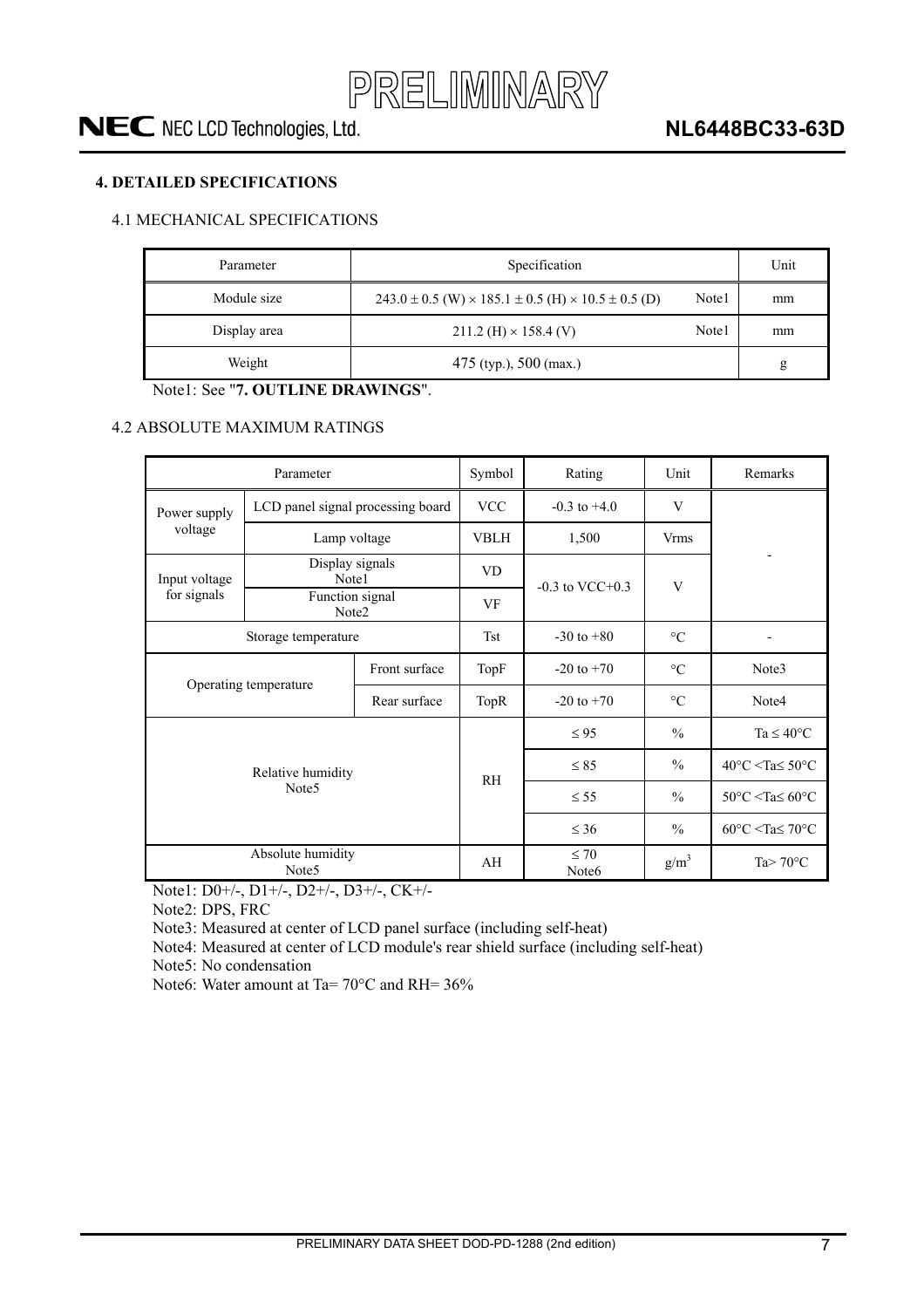

### **NL6448BC33-63D**

#### 4.3 ELECTRICAL CHARACTERISTICS

#### 4.3.1 LCD panel signal processing board

|                            |      |            |                          |                     |                                 |          | $(Ta=25^{\circ}C)$       |
|----------------------------|------|------------|--------------------------|---------------------|---------------------------------|----------|--------------------------|
| Parameter                  |      | Symbol     | min.                     | typ.                | max.                            | Unit     | Remarks                  |
| Power supply voltage       |      | <b>VCC</b> | 3.0                      | 3.3                 | 3.6                             | V        |                          |
| Power supply current       |      | ICC        |                          | <b>TBD</b><br>Note1 | <b>TBD</b><br>Note <sub>2</sub> | mA       | at VCC= $3.3V$           |
| Permissible ripple voltage |      | <b>VRP</b> |                          |                     | 100                             | $mVp-p$  | for VCC                  |
| Differential input         | High | <b>VTH</b> |                          |                     | $+100$                          | mV       | at $VCM = 1.2V$<br>Note3 |
| threshold voltage          | Low  | <b>VTL</b> | $-100$                   |                     |                                 | mV       |                          |
| Terminating resistance     |      | <b>RT</b>  | $\overline{\phantom{a}}$ | 100                 | $\blacksquare$                  | $\Omega$ |                          |
| Input voltage for          | High | <b>VFH</b> | 0.7VCC                   |                     | <b>VCC</b>                      | V        | <b>CMOS</b> level        |
| DPS and FRC signals        | Low  | <b>VFL</b> | $\theta$                 |                     | 0.3VCC                          | V        |                          |
| Input current for FRC      | High | <b>IFH</b> |                          |                     | 300                             | $\mu A$  |                          |
| signal                     | Low  | IFL        | $-300$                   |                     |                                 | μA       |                          |

Note1: Checkered flag pattern [by EIAJ ED-2522]

Note2: Pattern for maximum current

Note3: Common mode voltage for LVDS receiver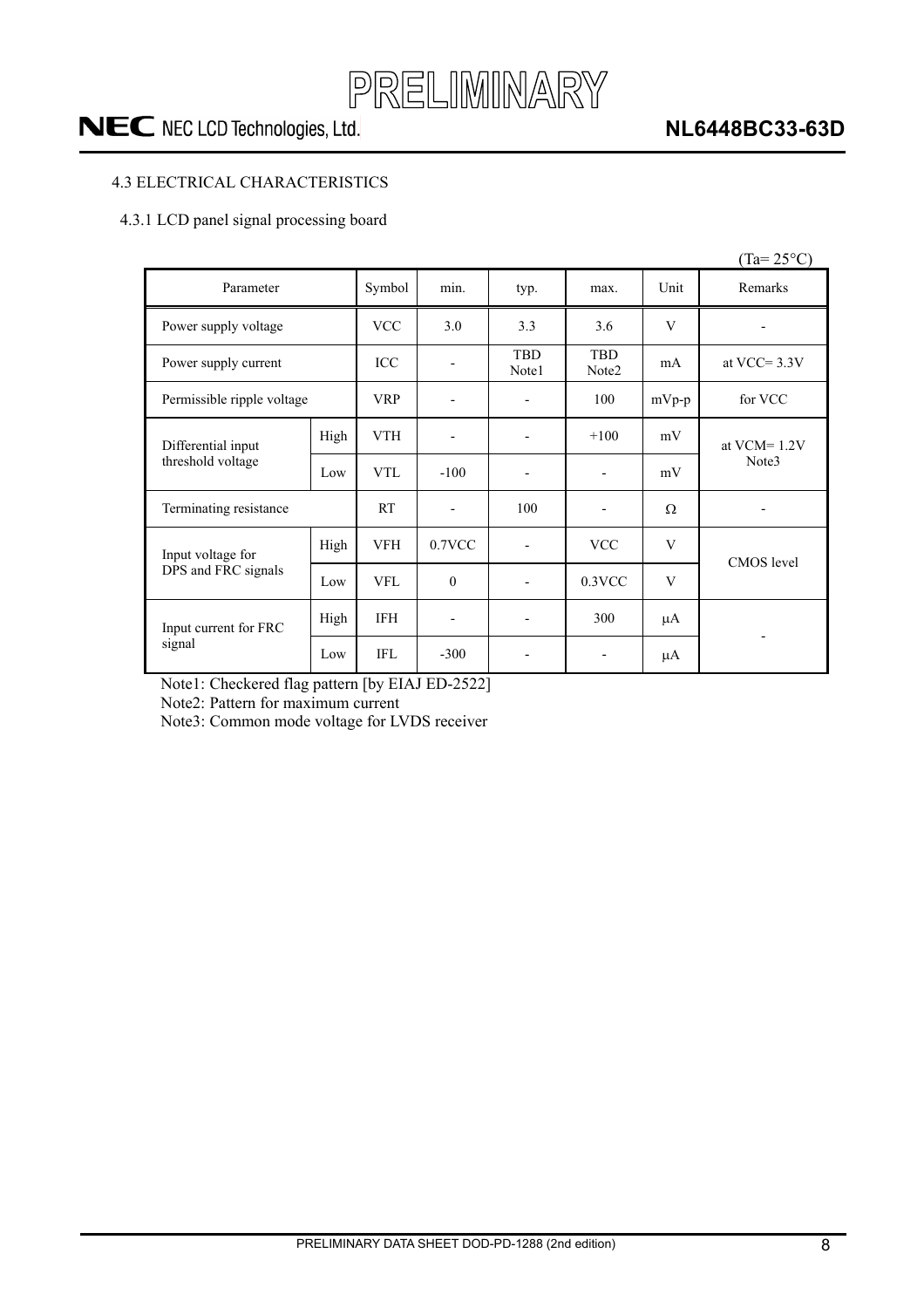

4.3.2 Backlight lamp

|                            |             |       |      |                          |             | $(Ta=25\textdegree C, Note1)$                                                     |
|----------------------------|-------------|-------|------|--------------------------|-------------|-----------------------------------------------------------------------------------|
| Parameter                  | Symbol      | min.  | typ. | max.                     | Unit        | Remarks                                                                           |
| Lamp current               | IBL         | 2.0   | 5.0  | 5.5                      | mArms       | at IBL $=$ 5.0 mArms:<br>$L = 450cd/m^2$<br>Note <sub>3</sub> , Note <sub>4</sub> |
| Lamp voltage               | <b>VBLH</b> |       | 520  |                          | <b>Vrms</b> | Note2, Note3                                                                      |
| Lamp starting voltage      | VS          | 850   | ۰    |                          | <b>Vrms</b> | Ta= $25^{\circ}$ C<br>Note2, Note3, Note5                                         |
|                            |             | 1,100 | ۰    | $\overline{\phantom{0}}$ | <b>Vrms</b> | Ta= $-20^{\circ}$ C<br>Note2, Note3, Note5                                        |
| Lamp oscillation frequency | FO.         | 50    |      | 70                       | kHz         | Note <sub>6</sub>                                                                 |

Note1: This product consists of 2 backlight lamps, and these specifications are for each lamp.

- Note2: The lamp voltage cycle between lamps should be kept on a same phase. "VS" and "VBLH" are the voltage value between low voltage side (Cold) and high voltage side (Hot).
- Note3: The asymmetric ratio of working waveform for lamps (Power supply voltage peak ratio, power supply current peak ratio and waveform space ratio) should be less than 5 % (See the following figure.). If the waveform is asymmetric, DC (Direct current) element apply into the lamp. In this case, a lamp lifetime may be shortened, because a distribution of a lamp enclosure substance inclines toward one side between low voltage terminal (Cold terminal) and high voltage terminal (Hot terminal). When designing the inverter, evaluate asymmetric of lamp working waveform sufficiently.



Pa: Supply voltage/current peak for positive, Pb: Supply voltage/current peak for negative Sa: Waveform space for positive part, Sb: Waveform space for negative part.

- Note4: This product consists of 2 lamps. 2 lamps are contained in the 1 lamp holder, and both lamps are connected to 1 low voltage cable. Recommended lamp current is 5.0mArms typical for each lamp, and sum of 2 lamps is 10mArms typical. The lamp current should be measured by high-frequency current meter at the low voltage terminal.
- Note5: The inverter should be designed so that the lamp starting voltage can be maintained for more than 1 second. Otherwise the lamp may not be turned on.
- Note6: In case "FO" is not the recommended value, beat noise may display on the screen, because of interference between "FO" and "1/th". Recommended value of "FO" is as following.

 $FO = \frac{1}{4}$ 4  $\times \frac{1}{\text{th}} \times (2n-1)$ 

- th: Horizontal cycle (See "**4.9.2 Timing characteristics**".)  $n$ : Natural number  $(1, 2, 3 \dots)$
- Note7: Method of lamp cable installation may invite fluctuation of lamp current and voltage or asymmetric of lamp working waveform. When designing method of lamp cable installation, evaluate the fluctuation of lamp current, voltage and working waveform sufficiently.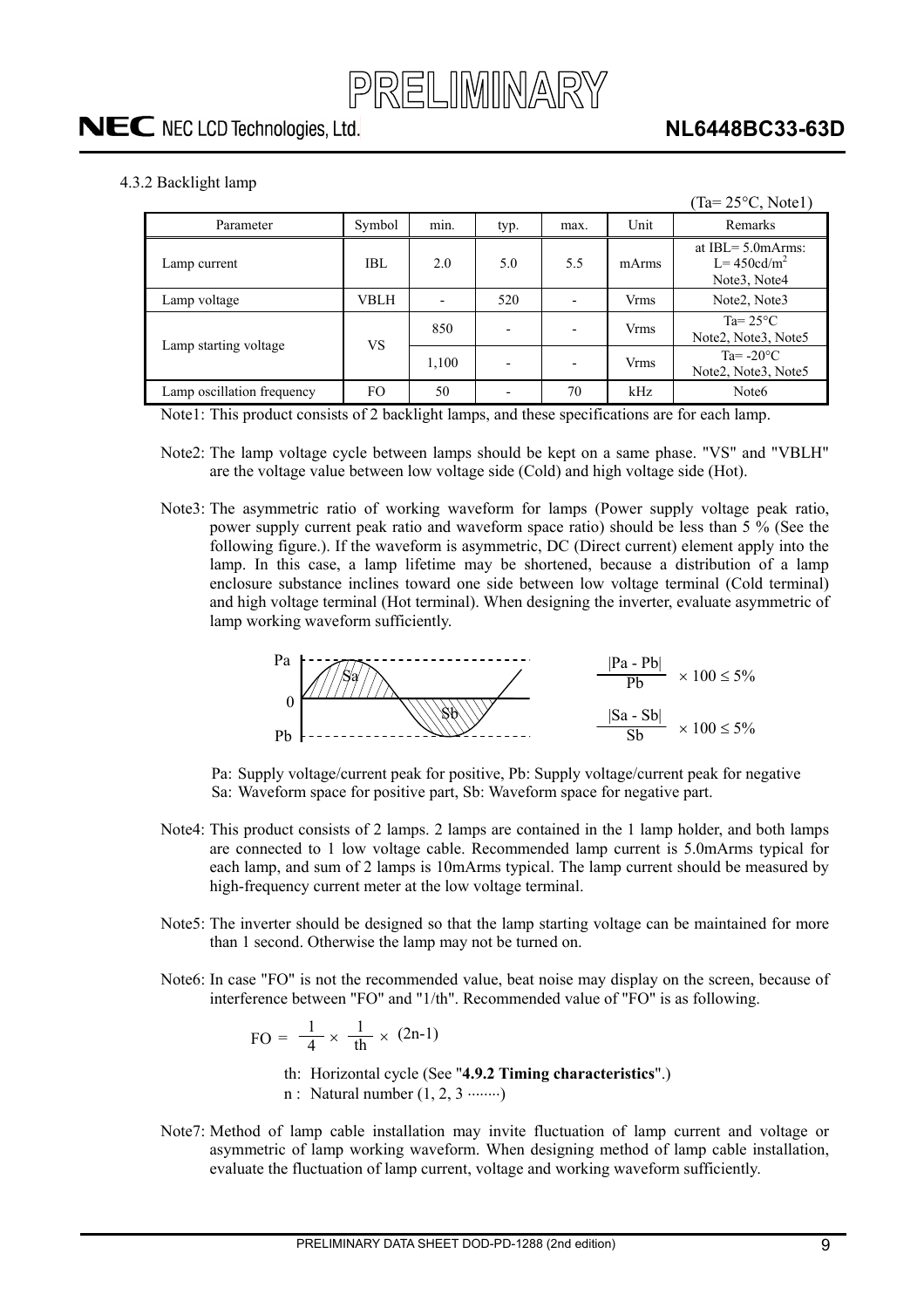

#### 4.3.3 Power supply voltage ripple

This product works, even if the ripple voltage levels are beyond the permissible values as following the table, but there might be noise on the display image.

| Power supply voltage |      | Ripple voltage<br>Note l<br>(Measure at input terminal of power supply) | Unit    |
|----------------------|------|-------------------------------------------------------------------------|---------|
|                      | -3 V | $\leq 100$                                                              | $mVp-p$ |

Note1: The permissible ripple voltage includes spike noise.

4.3.4 Fuse

| Parameter  |            | Fuse     | Rating       | Fusing current | Remarks |
|------------|------------|----------|--------------|----------------|---------|
|            | Type       | Supplier |              |                |         |
|            |            |          | TBD A        |                |         |
| <b>VCC</b> | TBD<br>TBD |          | <b>TBD V</b> | TBD A          | Note1   |

Note1: The power supply capacity should be more than the fusing current. If it is less than the fusing current, the fuse may not blow in a short time, and then nasty smell, smoke and so on may occur.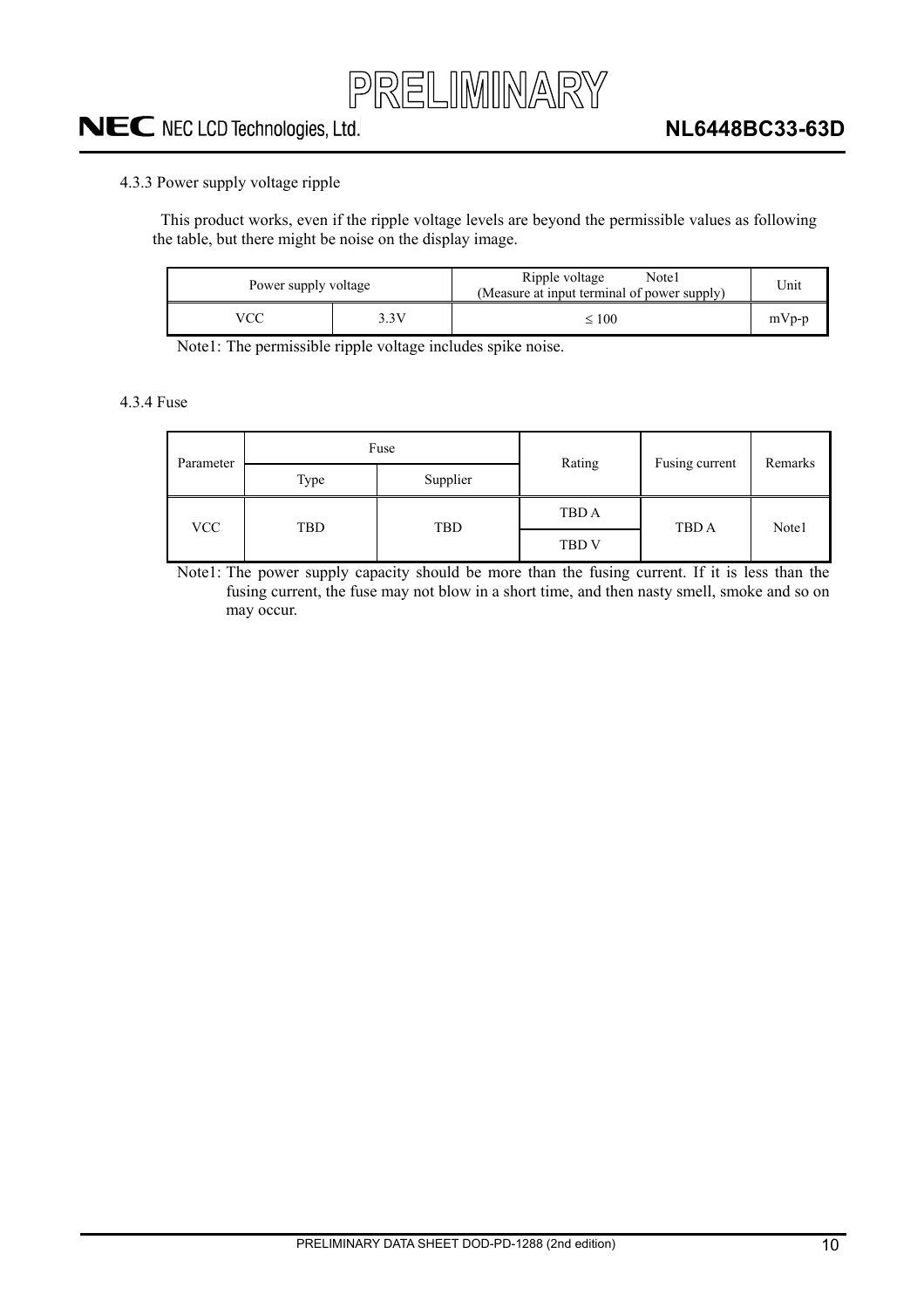

#### 4.4 POWER SUPPLY VOLTAGE SEQUENCE

4.4.1 LCD panel signal processing board



 $*$  These signals should be measured at the terminal of 100 $\Omega$  resistance.

- Note1: In terms of voltage variation (voltage drop) while VCC rising edge is below 3.0V, a protection circuit may work, and then this product may not work.
- Note2: Display signals (D0+/-, D1+/-, D2+/-, D3+/- and CK+/-) and function signals (DPS and FRC) must be Low or High-impedance, exclude the VALID period (See above sequence diagram), in order to avoid that internal circuits is damaged.

 If some of display and function signals of this product are cut while this product is working, even if the signal input to it once again, it might not work normally. VCC should be cut when the display and function signals are stopped.

4.4.2 Inverter (Option)



- Note1: These are the display and function signals for LCD panel signal processing board.
- Note2: The backlight should be turned on within the valid period of display and function signals, in order to avoid unstable data display.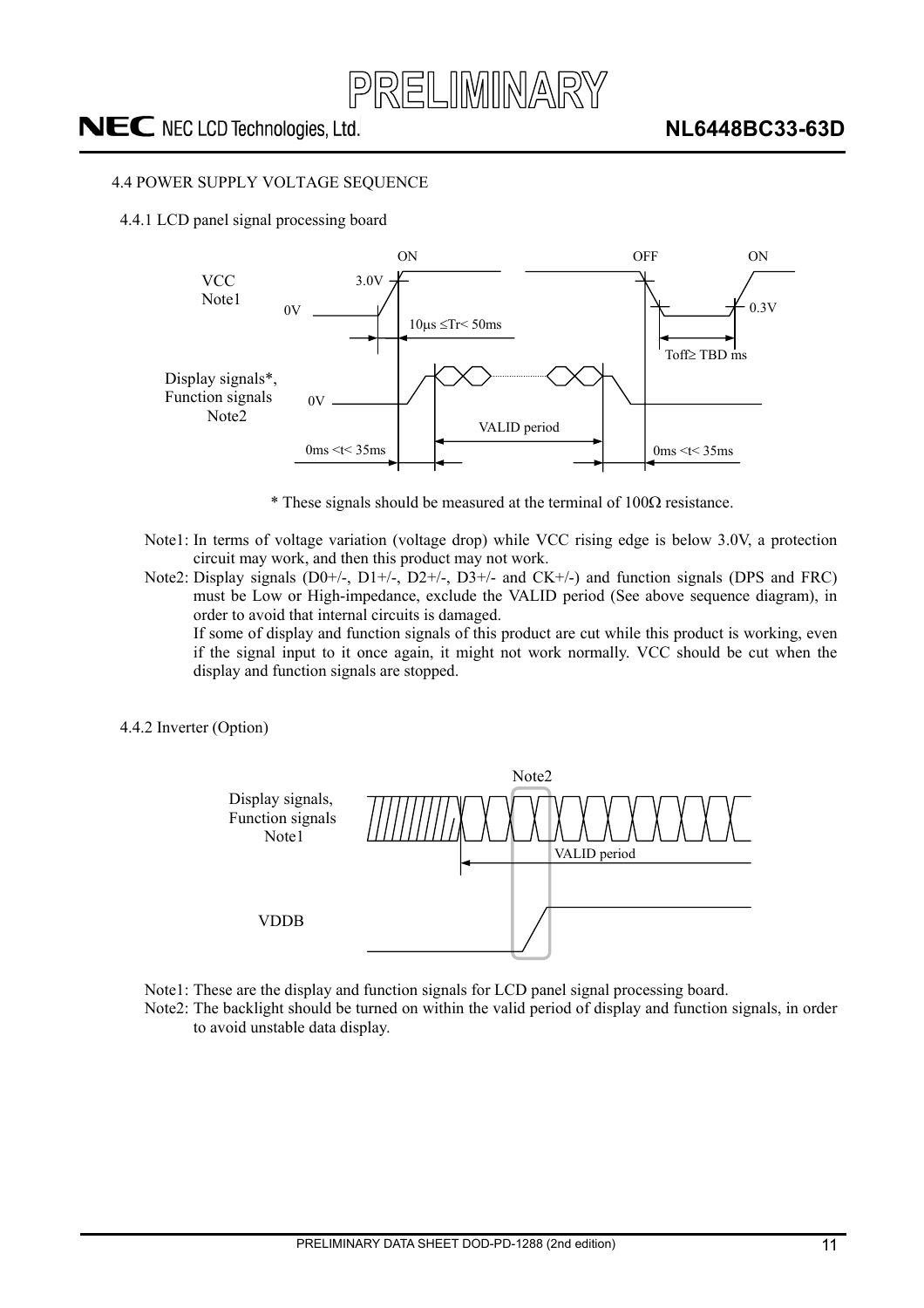

#### 4.5 CONNECTIONS AND FUNCTIONS FOR INTERFACE PINS

#### 4.5.1 LCD panel signal processing board

CN1 socket (LCD module side): FI-SE20P-HFE (Japan Aviation Electronics Industry Limited (JAE)) Adaptable plug: FI-S20S (Japan Aviation Electronics Industry Limited (JAE))

|                                | Pin No.        | Symbol               | Signal                            | Remarks                                                               |  |  |  |
|--------------------------------|----------------|----------------------|-----------------------------------|-----------------------------------------------------------------------|--|--|--|
| $\mathbf{1}$                   | A              | $D3+$                | Pixel data                        | Note1, Note2                                                          |  |  |  |
|                                | B              | $\operatorname{GND}$ | Ground                            | Note3                                                                 |  |  |  |
|                                | A              | $D3-$                | Pixel data                        | Note1, Note2                                                          |  |  |  |
| $\overline{2}$                 | B              | $\operatorname{GND}$ | Ground                            | Note3                                                                 |  |  |  |
|                                | $\mathfrak{Z}$ | <b>DPS</b>           | Selection of scan direction       | High:<br>Reverse scan<br>Low or Open:<br>Normal scan<br>Note4         |  |  |  |
|                                | $\overline{4}$ | ${\rm FRC}$          | Selection of the number of colors | High:<br>16,777,216 colors<br>Low or Open:<br>262,144 colors<br>Note1 |  |  |  |
|                                | 5              | $\operatorname{GND}$ | Ground                            | Note3                                                                 |  |  |  |
|                                | 6              | $CK+$                | Pixel clock                       |                                                                       |  |  |  |
| $CK-$<br>7                     |                |                      |                                   | Note2                                                                 |  |  |  |
|                                | $8\,$          | <b>GND</b>           | Ground                            | Note3                                                                 |  |  |  |
| 9<br>$D2+$                     |                |                      |                                   | Note2                                                                 |  |  |  |
|                                | 10             | $D2-$                | Pixel data                        |                                                                       |  |  |  |
|                                | 11             | <b>GND</b>           | Ground                            | Note3                                                                 |  |  |  |
|                                | 12             | $D1+$                | Pixel data                        |                                                                       |  |  |  |
|                                | 13             | $D1-$                |                                   | Note2                                                                 |  |  |  |
|                                | 14             | <b>GND</b>           | Ground                            | Note3                                                                 |  |  |  |
|                                | 15             | $D0+$                | Pixel data                        |                                                                       |  |  |  |
| 16<br>$D0-$                    |                |                      |                                   | Note2                                                                 |  |  |  |
| 17                             |                | <b>GND</b>           | Ground                            | Note3                                                                 |  |  |  |
| $18\,$<br>$\operatorname{GND}$ |                |                      |                                   |                                                                       |  |  |  |
|                                | 19             | <b>VCC</b>           | Power supply                      |                                                                       |  |  |  |
| $20\,$                         |                | <b>VCC</b>           |                                   | Note3                                                                 |  |  |  |

Note1: See "**4.6 DISPLAY COLORS AND INPUT DATA SIGNALS**".

Note2: Twist pair wires with  $100\Omega$  (Characteristic impedance) should be used between LCD panel signal processing board and LVDS transmitter.

Note3: All GND and VCC terminals should be used without any non-connected lines.

Note4: See "**4.8 SCANNING DIRECTIONS**".

Note5: See "**4.5.4 Connection between receiver and transmitter for LVDS**".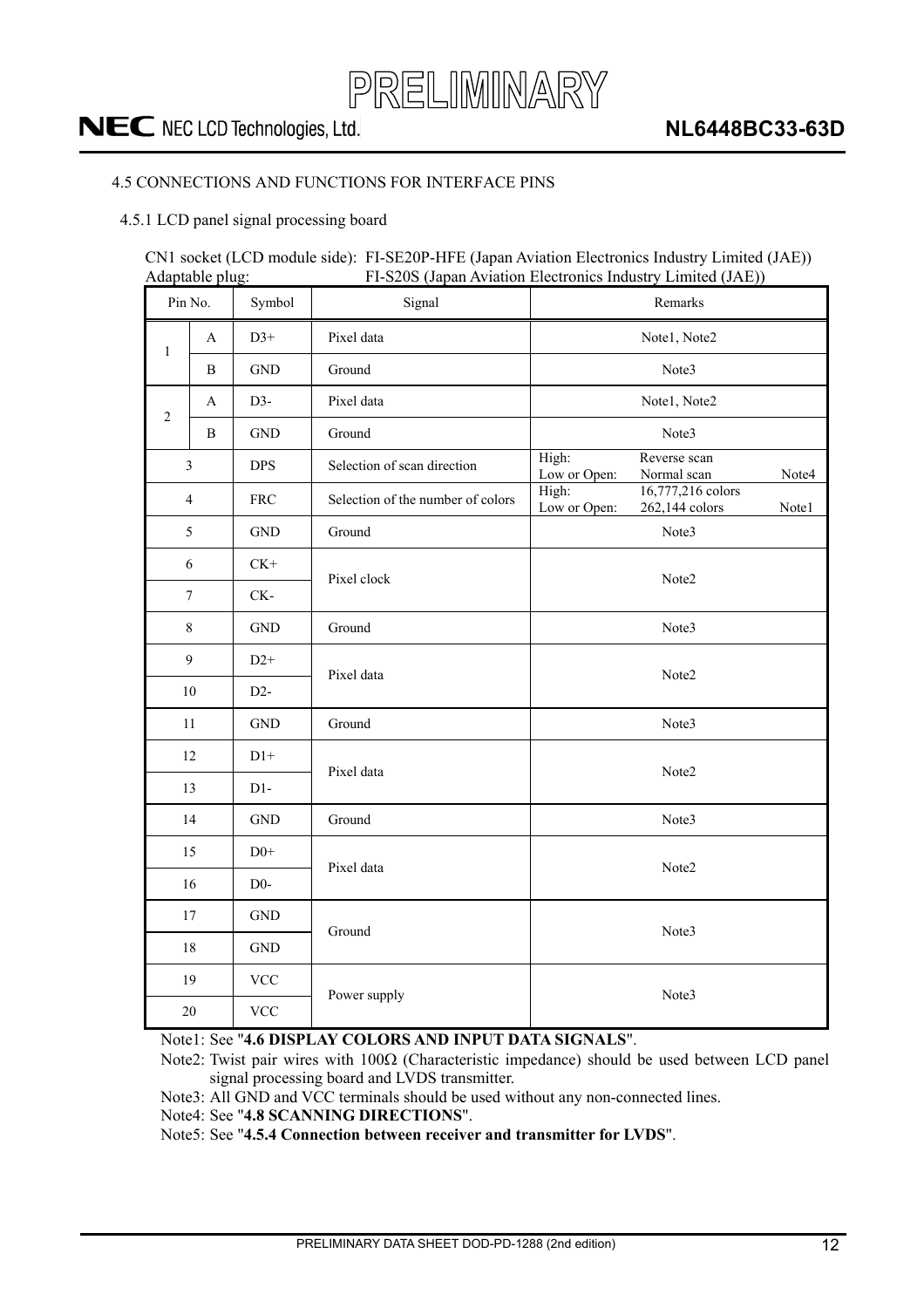

2

#### 4.5.2 Backlight lamp

#### **Attention: VBLH and VBLC must be connected correctly. Wrong connections will cause electric shock and also break down of the product.**

| Adaptable socket: | CN2 plug (LCD module side): | BHR-04VS-1 (J.S.T Mfg. Co., Ltd.)<br>SM03 (7-D1) B-BHS-1-TB (LF) (SN), |                        |  |  |
|-------------------|-----------------------------|------------------------------------------------------------------------|------------------------|--|--|
|                   |                             | SM03 (7-D1) B-BHS-1-TB                                                 | (J.S.T Mfg. Co., Ltd.) |  |  |
| Pin No.           | Symbol                      | Signal                                                                 | Remarks                |  |  |
|                   | VBLH                        | High voltage (Hot)                                                     | Cable color: TBD       |  |  |
| 2                 | VBLH                        | High voltage (Hot)                                                     | Cable color: TBD       |  |  |
| 3                 | N.C.                        |                                                                        | Keep this pin Open.    |  |  |
| VBLC<br>4         |                             | Low voltage (Cold)                                                     | Cable color: TBD       |  |  |

#### 4.5.3 Positions of plug and socket



Insert direction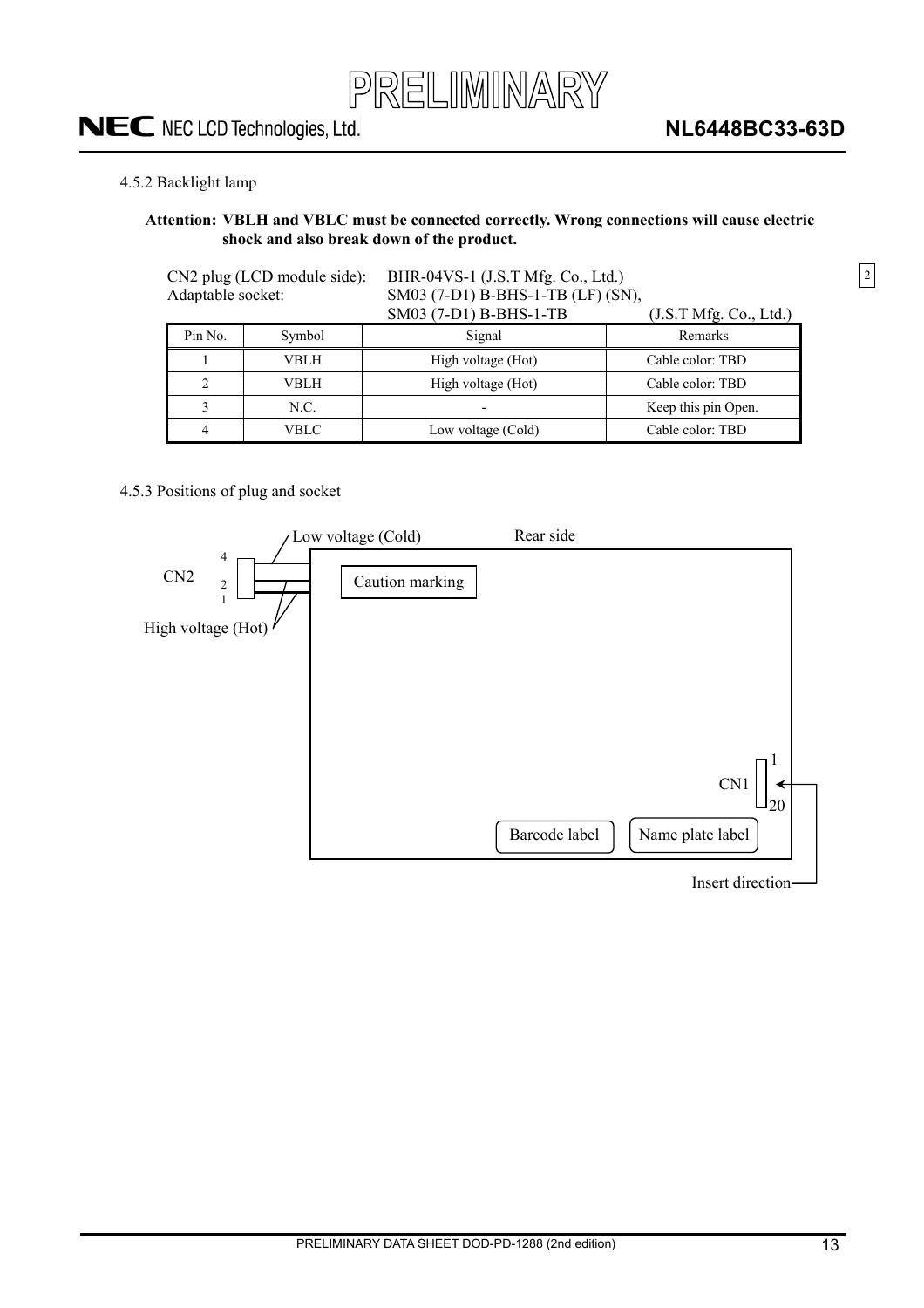

### **NL6448BC33-63D**

- 4.5.4 Connection between receiver and transmitter for LVDS
- (1) Input data signal: 8bit



- Note1: Recommended transmitter THC63LVDM83R (THine Electronics Inc.) or equivalent
- Note2: LSB (Least Significant Bit) R0, G0, B0 MSB (Most Significant Bit) R7, G7, B7
- Note3: Twist pair wires with  $100\Omega$  (Characteristic impedance) should be used between LCD panel signal processing board and LVDS transmitter.
- Note4: Input signals to TC4 and TC5 are not used inside the product, but do not keep TC4 and TC5 open to avoid noise problem.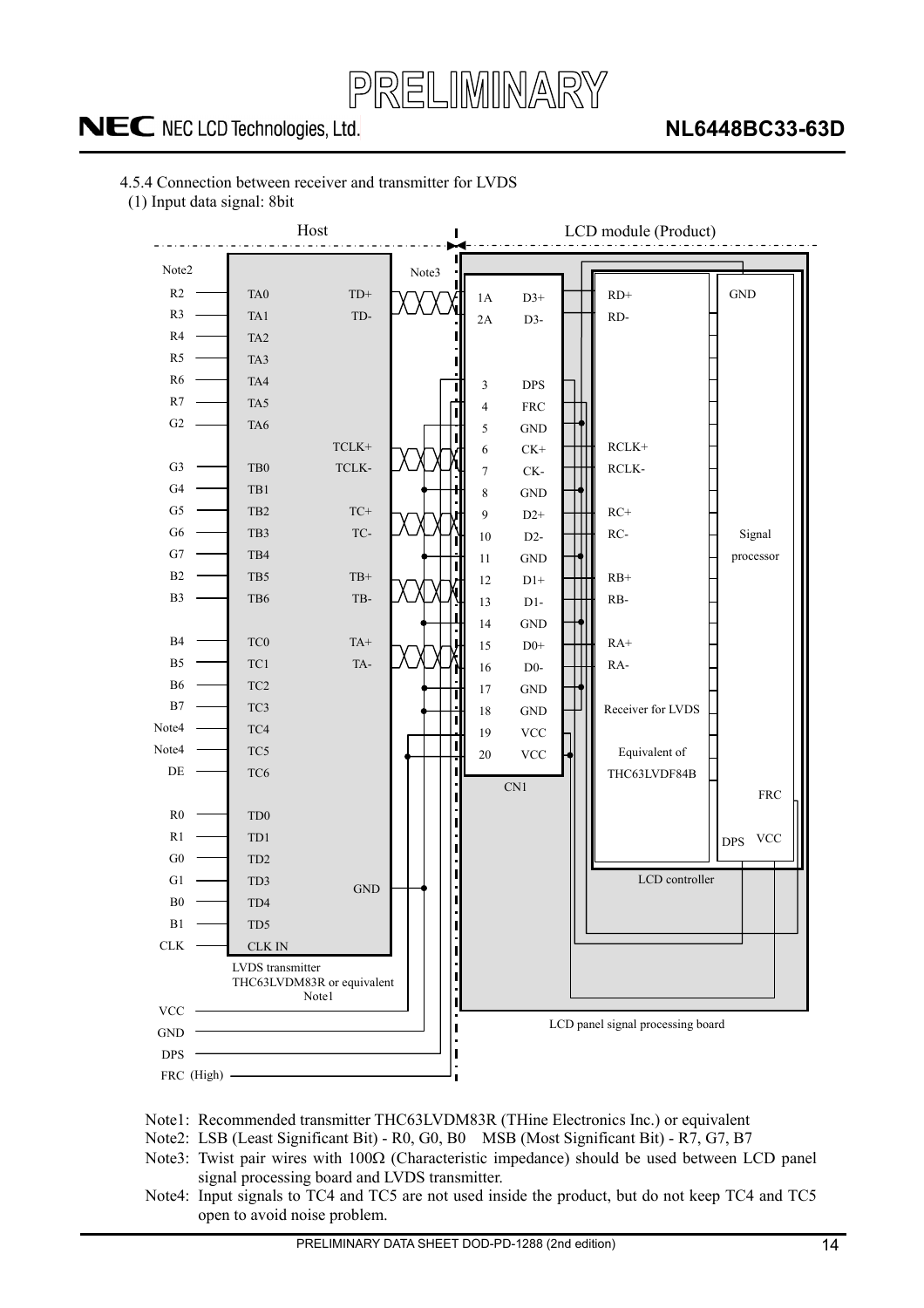

### **NL6448BC33-63D**

#### (2) Input data signal: 6bit



- Note1: Recommended transmitter THC63LVDM83R (THine Electronics Inc.) or equivalent
- Note2: LSB (Least Significant Bit) R0, G0, B0 MSB (Most Significant Bit) R5, G5, B5
- Note3: Twist pair wires with  $100\Omega$  (Characteristic impedance) should be used between LCD panel signal processing board and LVDS transmitter.
- Note4: Input signals to TC4 and TC5 are not used inside the product, but do not keep TC4 and TC5 open to avoid noise problem.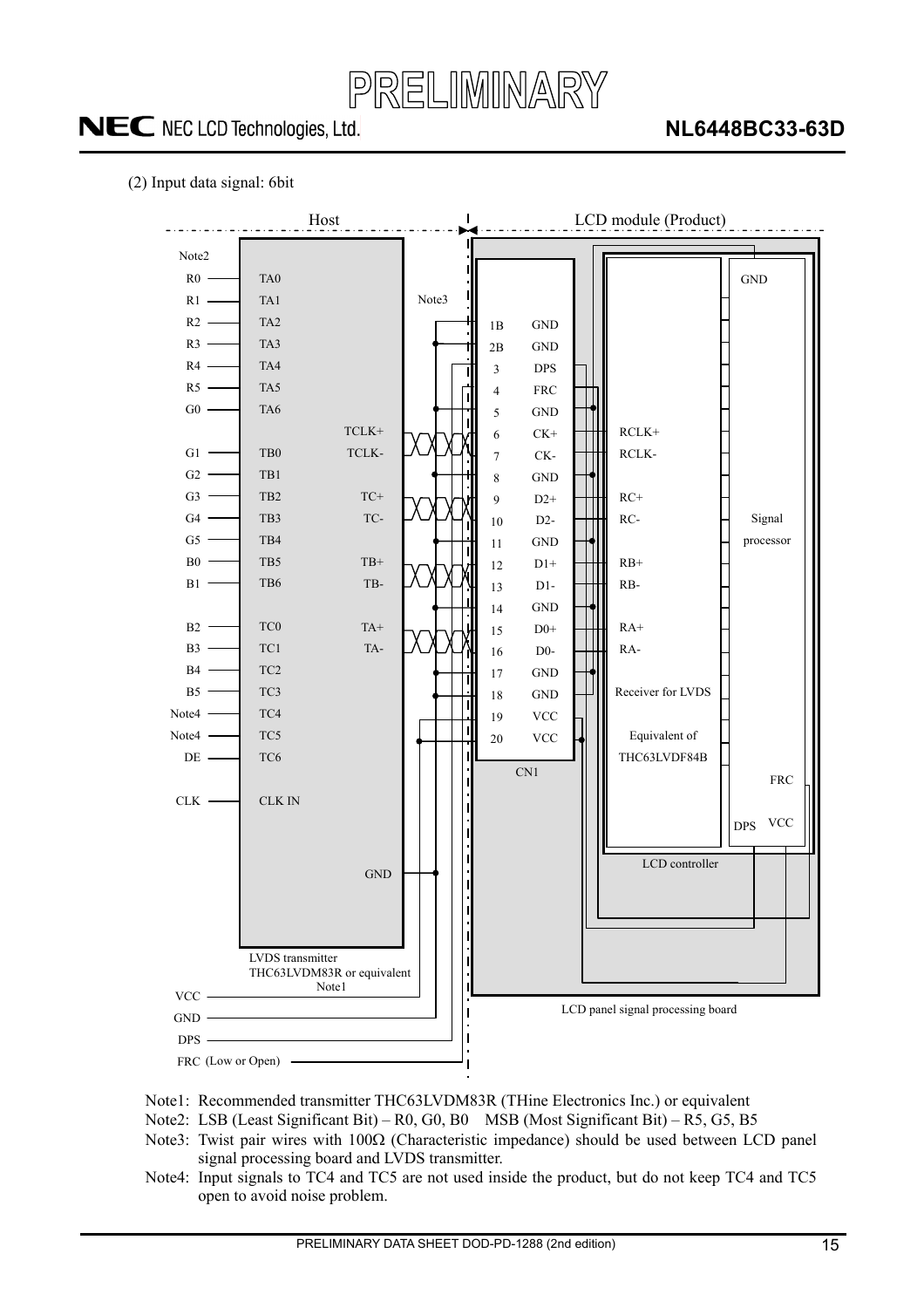

#### 4.6 DISPLAY COLORS AND INPUT DATA SIGNALS

4.6.1 Combinations between input data signals and FRC signal

This product can display in equivalent to 16,777,216 colors in 256 gray scales and 262,144 colors in 64 gray scales by combination between input data signals and FRC signal. See the following table.

| Combination | Input data<br>signals | $CN1-Pin$ No.1 and 2 | FRC terminal | Display colors | Remarks           |
|-------------|-----------------------|----------------------|--------------|----------------|-------------------|
| ➀           | 8-bit                 | $D3+/$               | High         | 16,777,216     | Note1             |
| ②           | 6-bit                 | <b>GND</b>           | Low or Open  | 262,144        | Note <sub>2</sub> |

Note1: See "**4.6.2 16,777,216 colors**".

Note2: See "**4.6.3 262,144 colors**".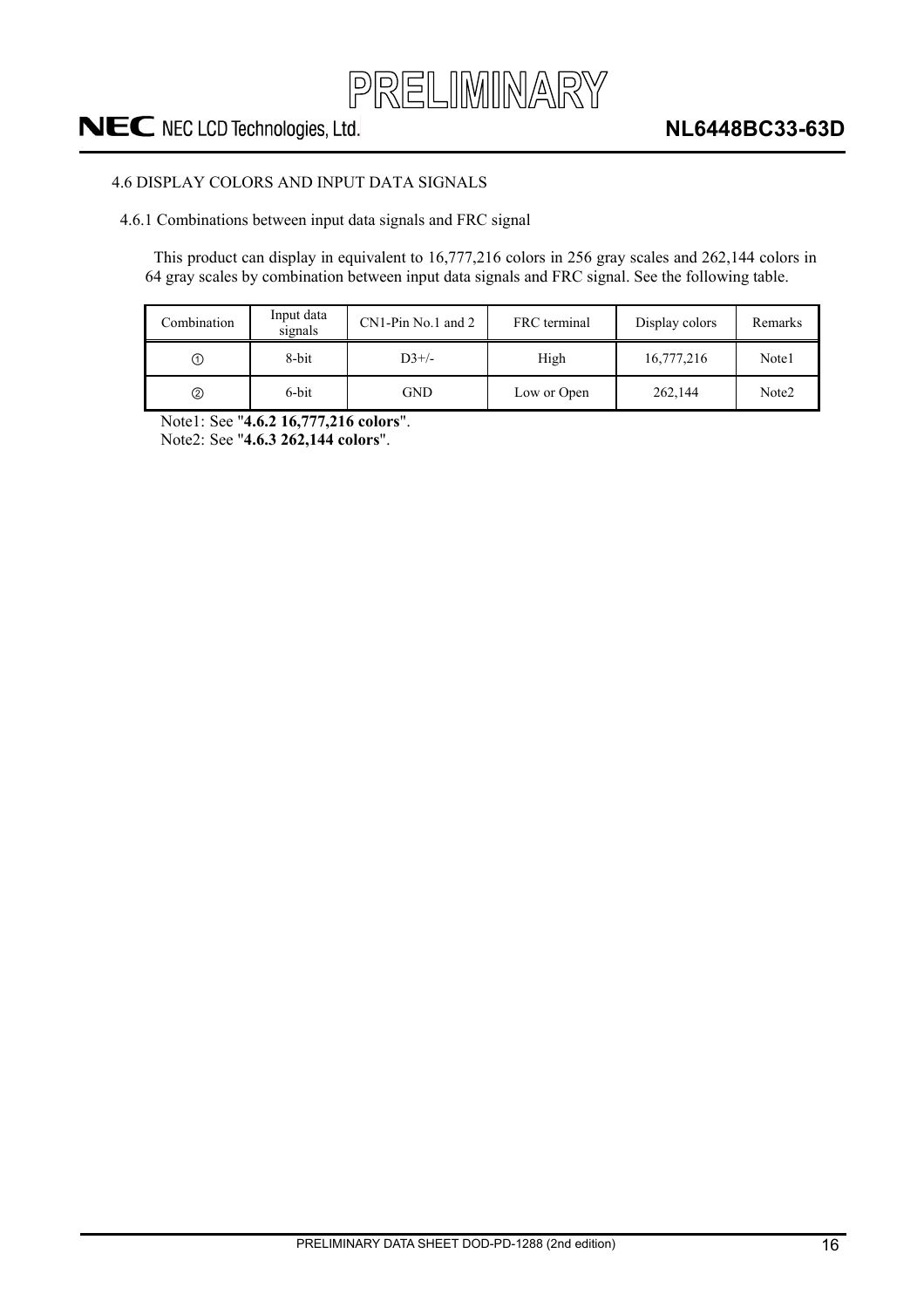#### 4.6.2 16,777,216 colors

This product can display equivalent of  $16,777,216$  colors in 256 gray scales by combination  $\odot$ . (See "**4.6.1 Combinations between input data signals and FRC signal**".) Also the relation between display colors and input data signals is as the following table.

| Display colors      |              |                  |                  |                  |                      |                  |                  |                  | Data signal (0: Low level, 1: High level) |                |                  |                  |                  |                  |                         |                  |                  |                  |                  |                  |                  |                  |                         |                  |                  |
|---------------------|--------------|------------------|------------------|------------------|----------------------|------------------|------------------|------------------|-------------------------------------------|----------------|------------------|------------------|------------------|------------------|-------------------------|------------------|------------------|------------------|------------------|------------------|------------------|------------------|-------------------------|------------------|------------------|
|                     |              | R7               |                  |                  | R6 R5 R4 R3 R2 R1 R0 |                  |                  |                  |                                           |                |                  |                  |                  |                  | G7 G6 G5 G4 G3 G2 G1 G0 |                  |                  |                  |                  |                  |                  |                  | B7 B6 B5 B4 B3 B2 B1 B0 |                  |                  |
|                     | <b>Black</b> | $\mathbf{0}$     | $\boldsymbol{0}$ | $\boldsymbol{0}$ | $\boldsymbol{0}$     | $\overline{0}$   | $\boldsymbol{0}$ | $\mathbf{0}$     | $\mathbf{0}$                              | $\overline{0}$ | $\mathbf{0}$     | $\mathbf{0}$     | $\boldsymbol{0}$ | $\mathbf{0}$     | $\boldsymbol{0}$        | $\boldsymbol{0}$ | $\mathbf{0}$     | $\mathbf{0}$     | $\boldsymbol{0}$ | $\boldsymbol{0}$ | $\boldsymbol{0}$ | 0                | $\boldsymbol{0}$        | $\mathbf{0}$     | $\mathbf{0}$     |
|                     | Blue         | $\boldsymbol{0}$ | $\boldsymbol{0}$ | $\boldsymbol{0}$ | $\boldsymbol{0}$     | 0                | $\boldsymbol{0}$ | $\boldsymbol{0}$ | 0                                         | 0              | $\boldsymbol{0}$ | $\mathbf{0}$     | $\boldsymbol{0}$ | 0                | $\boldsymbol{0}$        | $\boldsymbol{0}$ | $\boldsymbol{0}$ | 1                | 1                | 1                | 1                |                  | 1                       | 1                | 1                |
| <b>Basic Colors</b> | Red          | 1                | 1                |                  |                      |                  |                  | 1                | 1                                         | 0              | 0                | $\mathbf{0}$     | 0                | 0                | $\boldsymbol{0}$        | $\boldsymbol{0}$ | $\boldsymbol{0}$ | 0                | $\boldsymbol{0}$ | $\boldsymbol{0}$ | $\overline{0}$   | 0                | $\boldsymbol{0}$        | $\mathbf{0}$     | 0                |
|                     | Magenta      | 1                |                  |                  |                      |                  |                  | 1                | 1                                         | 0              | $\boldsymbol{0}$ | 0                | 0                | 0                | 0                       | 0                | 0                | 1                | 1                | 1                | 1                |                  | 1                       | 1                | 1                |
|                     | Green        | 0                | 0                | 0                | 0                    | 0                | 0                | $\boldsymbol{0}$ | 0                                         | 1              |                  |                  |                  |                  |                         | 1                | 1                | $\boldsymbol{0}$ | 0                | 0                | 0                | 0                | $\boldsymbol{0}$        | $\boldsymbol{0}$ | 0                |
|                     | Cyan         | $\mathbf{0}$     | $\overline{0}$   | $\overline{0}$   | 0                    | 0                | 0                | $\mathbf{0}$     | $\boldsymbol{0}$                          | 1              |                  |                  |                  |                  |                         | 1                | 1                | 1                | 1                | 1                | 1                | 1                | 1                       | 1                | 1                |
|                     | Yellow       | 1                | 1                |                  | 1                    |                  | 1                | 1                | 1                                         | 1              | 1                | 1                |                  |                  | 1                       | 1                | 1                | $\boldsymbol{0}$ | 0                | $\boldsymbol{0}$ | 0                | $\boldsymbol{0}$ | $\boldsymbol{0}$        | $\boldsymbol{0}$ | 0                |
|                     | White        | 1                | 1                | 1                | 1                    |                  | 1                | 1                | 1                                         | 1              | 1                | 1                | 1                |                  | 1                       | 1                | 1                | 1                | 1                | 1                | 1                | 1                | 1                       | 1                | 1                |
|                     | Black        | $\boldsymbol{0}$ | $\boldsymbol{0}$ | $\boldsymbol{0}$ | $\boldsymbol{0}$     | $\boldsymbol{0}$ | $\boldsymbol{0}$ | $\boldsymbol{0}$ | $\boldsymbol{0}$                          | $\mathbf{0}$   | $\boldsymbol{0}$ | $\boldsymbol{0}$ | $\boldsymbol{0}$ | $\boldsymbol{0}$ | $\boldsymbol{0}$        | $\boldsymbol{0}$ | $\boldsymbol{0}$ | 0                | $\overline{0}$   | $\boldsymbol{0}$ | $\overline{0}$   | $\boldsymbol{0}$ | $\boldsymbol{0}$        | $\boldsymbol{0}$ | $\boldsymbol{0}$ |
|                     |              | $\mathbf{0}$     | $\boldsymbol{0}$ | $\boldsymbol{0}$ | $\boldsymbol{0}$     | $\boldsymbol{0}$ | $\boldsymbol{0}$ | $\boldsymbol{0}$ | 1                                         | 0              | $\boldsymbol{0}$ | $\mathbf{0}$     | 0                | 0                | $\boldsymbol{0}$        | $\boldsymbol{0}$ | $\boldsymbol{0}$ | 0                | $\boldsymbol{0}$ | $\boldsymbol{0}$ | $\mathbf{0}$     | 0                | $\boldsymbol{0}$        | $\boldsymbol{0}$ | $\boldsymbol{0}$ |
|                     | dark         | $\mathbf{0}$     | $\overline{0}$   | $\overline{0}$   | $\mathbf{0}$         | $\overline{0}$   | $\overline{0}$   | 1                | $\theta$                                  | 0              | 0                | $\mathbf{0}$     | 0                | $\theta$         | $\mathbf{0}$            | $\overline{0}$   | $\theta$         | 0                | 0                | $\mathbf{0}$     | 0                | $\boldsymbol{0}$ | $\boldsymbol{0}$        | $\theta$         | $\boldsymbol{0}$ |
|                     |              |                  |                  |                  |                      |                  |                  |                  |                                           |                |                  |                  |                  |                  |                         |                  |                  |                  |                  |                  |                  |                  |                         |                  |                  |
| Red gray scale      |              |                  |                  |                  |                      |                  |                  |                  |                                           |                |                  |                  |                  |                  |                         |                  |                  |                  |                  |                  |                  |                  |                         |                  |                  |
|                     | bright       |                  |                  |                  |                      |                  |                  | 0                | 1                                         | 0              | 0                | 0                | 0                | 0                | 0                       | 0                | $\boldsymbol{0}$ | 0                | 0                | 0                | 0                | 0                | 0                       | 0                | 0                |
|                     |              | 1                |                  |                  |                      |                  | 1                | 1                | $\overline{0}$                            | 0              | $\mathbf{0}$     | $\mathbf{0}$     | 0                | $\theta$         | $\mathbf{0}$            | $\mathbf{0}$     | $\theta$         | $\boldsymbol{0}$ | $\mathbf{0}$     | $\theta$         | $\mathbf{0}$     | 0                | $\theta$                | $\theta$         | 0                |
|                     | Red          | 1                | 1                | 1                | 1                    |                  | 1                | 1                | 1                                         | 0              | $\boldsymbol{0}$ | $\boldsymbol{0}$ | $\boldsymbol{0}$ | $\boldsymbol{0}$ | $\boldsymbol{0}$        | $\boldsymbol{0}$ | $\boldsymbol{0}$ | 0                | $\boldsymbol{0}$ | $\boldsymbol{0}$ | $\boldsymbol{0}$ | 0                | $\boldsymbol{0}$        | $\boldsymbol{0}$ | $\boldsymbol{0}$ |
|                     | Black        | $\boldsymbol{0}$ | $\boldsymbol{0}$ | $\boldsymbol{0}$ | $\mathbf{0}$         | $\overline{0}$   | $\boldsymbol{0}$ | $\boldsymbol{0}$ | $\overline{0}$                            | $\mathbf{0}$   | $\boldsymbol{0}$ | $\boldsymbol{0}$ | $\overline{0}$   | $\mathbf{0}$     | $\boldsymbol{0}$        | $\boldsymbol{0}$ | $\mathbf{0}$     | $\mathbf{0}$     | $\boldsymbol{0}$ | $\boldsymbol{0}$ | $\overline{0}$   | $\mathbf{0}$     | $\mathbf{0}$            | $\mathbf{0}$     | $\boldsymbol{0}$ |
|                     |              | $\mathbf{0}$     | $\mathbf{0}$     | $\boldsymbol{0}$ | $\mathbf{0}$         | $\mathbf{0}$     | 0                | $\mathbf{0}$     | $\mathbf{0}$                              | 0              | $\boldsymbol{0}$ | $\mathbf{0}$     | $\mathbf{0}$     | $\mathbf{0}$     | $\boldsymbol{0}$        | $\boldsymbol{0}$ | 1                | 0                | 0                | $\boldsymbol{0}$ | $\mathbf{0}$     | 0                | $\boldsymbol{0}$        | $\boldsymbol{0}$ | 0                |
|                     | dark         | $\mathbf{0}$     | $\overline{0}$   | $\overline{0}$   | $\mathbf{0}$         | $\overline{0}$   | $\overline{0}$   | $\mathbf{0}$     | $\overline{0}$                            | 0              | $\overline{0}$   | $\mathbf{0}$     | $\overline{0}$   | $\mathbf{0}$     | $\overline{0}$          | 1                | $\mathbf{0}$     | 0                | $\overline{0}$   | $\mathbf{0}$     | $\overline{0}$   | $\overline{0}$   | $\mathbf{0}$            | $\mathbf{0}$     | $\mathbf{0}$     |
|                     |              |                  |                  |                  |                      |                  |                  |                  |                                           |                |                  |                  |                  |                  |                         |                  |                  |                  |                  |                  |                  |                  |                         |                  |                  |
| Green gray scale    |              |                  |                  |                  |                      |                  |                  |                  |                                           |                |                  |                  |                  |                  |                         |                  |                  |                  |                  |                  |                  |                  |                         |                  |                  |
|                     | bright       | $\theta$         | $\mathbf{0}$     | 0                | 0                    | 0                | $\overline{0}$   | $\mathbf{0}$     | $\theta$                                  | 1              |                  |                  |                  |                  |                         | 0                | 1                | 0                | $\boldsymbol{0}$ | 0                | 0                | 0                | $\boldsymbol{0}$        | 0                | 0                |
|                     |              | $\mathbf{0}$     | $\boldsymbol{0}$ | $\boldsymbol{0}$ | $\boldsymbol{0}$     | $\boldsymbol{0}$ | 0                | $\mathbf{0}$     | $\boldsymbol{0}$                          | 1              | 1                |                  |                  | 1                | 1                       | 1                | $\boldsymbol{0}$ | $\boldsymbol{0}$ | $\boldsymbol{0}$ | $\boldsymbol{0}$ | $\boldsymbol{0}$ | 0                | $\boldsymbol{0}$        | $\boldsymbol{0}$ | $\boldsymbol{0}$ |
|                     | Green        | $\boldsymbol{0}$ | $\boldsymbol{0}$ | $\boldsymbol{0}$ | $\boldsymbol{0}$     | $\boldsymbol{0}$ | $\boldsymbol{0}$ | $\boldsymbol{0}$ | $\boldsymbol{0}$                          | 1              | 1                | 1                | 1                | 1                | 1                       | 1                | 1                | $\boldsymbol{0}$ | 0                | $\boldsymbol{0}$ | $\boldsymbol{0}$ | 0                | $\boldsymbol{0}$        | 0                | $\boldsymbol{0}$ |
|                     | Black        | $\theta$         | $\boldsymbol{0}$ | 0                | $\mathbf{0}$         | $\boldsymbol{0}$ | $\mathbf{0}$     | $\boldsymbol{0}$ | $\mathbf{0}$                              | 0              | $\boldsymbol{0}$ | $\boldsymbol{0}$ | $\mathbf{0}$     | $\mathbf{0}$     | $\boldsymbol{0}$        | $\boldsymbol{0}$ | $\boldsymbol{0}$ | 0                | $\mathbf{0}$     | $\boldsymbol{0}$ | $\overline{0}$   | $\boldsymbol{0}$ | $\boldsymbol{0}$        | $\boldsymbol{0}$ | $\overline{0}$   |
|                     |              | $\theta$         | $\mathbf{0}$     | $\mathbf{0}$     | $\mathbf{0}$         | $\mathbf{0}$     | $\boldsymbol{0}$ | $\mathbf{0}$     | $\mathbf{0}$                              | 0              | $\mathbf{0}$     | $\boldsymbol{0}$ | 0                | $\boldsymbol{0}$ | $\mathbf{0}$            | $\boldsymbol{0}$ | $\theta$         | $\boldsymbol{0}$ | $\boldsymbol{0}$ | $\boldsymbol{0}$ | $\mathbf{0}$     | 0                | $\boldsymbol{0}$        | $\boldsymbol{0}$ | 1                |
| Blue gray scale     | dark         | $\mathbf{0}$     | $\overline{0}$   | $\overline{0}$   | $\boldsymbol{0}$     | $\overline{0}$   | $\mathbf{0}$     | $\mathbf{0}$     | $\theta$                                  | 0              | $\mathbf{0}$     | $\mathbf{0}$     | 0                | $\mathbf{0}$     | $\mathbf{0}$            | $\mathbf{0}$     | $\theta$         | $\mathbf{0}$     | $\mathbf{0}$     | $\mathbf{0}$     | 0                | $\boldsymbol{0}$ | $\mathbf{0}$            | 1                | $\theta$         |
|                     | ↑            |                  |                  |                  |                      |                  |                  |                  |                                           |                |                  |                  |                  |                  |                         |                  |                  |                  |                  |                  |                  |                  |                         |                  |                  |
|                     |              |                  |                  |                  |                      |                  |                  |                  |                                           |                |                  |                  |                  |                  |                         |                  |                  |                  |                  |                  |                  |                  |                         |                  |                  |
|                     | bright       | $\boldsymbol{0}$ | 0                | 0                | 0                    | 0                | $\boldsymbol{0}$ | $\boldsymbol{0}$ | $\boldsymbol{0}$                          | 0              | 0                | 0                | 0                | 0                | 0                       | 0                | $\theta$         | 1                |                  |                  |                  |                  |                         | 0                | 1                |
|                     |              | $\mathbf{0}$     | $\mathbf{0}$     | $\overline{0}$   | $\overline{0}$       | 0                | $\overline{0}$   | $\mathbf{0}$     | $\boldsymbol{0}$                          | 0              | $\boldsymbol{0}$ | $\overline{0}$   | 0                | $\boldsymbol{0}$ | $\overline{0}$          | $\boldsymbol{0}$ | $\boldsymbol{0}$ | 1                |                  |                  |                  |                  |                         |                  | 0                |
|                     | Blue         | 0                | $\mathbf{0}$     | $\overline{0}$   | $\mathbf{0}$         | $\mathbf{0}$     | $\boldsymbol{0}$ | $\boldsymbol{0}$ | $\boldsymbol{0}$                          | 0              | $\boldsymbol{0}$ | 0                | 0                | 0                | $\mathbf{0}$            | 0                | 0                |                  |                  |                  |                  |                  |                         |                  | 1                |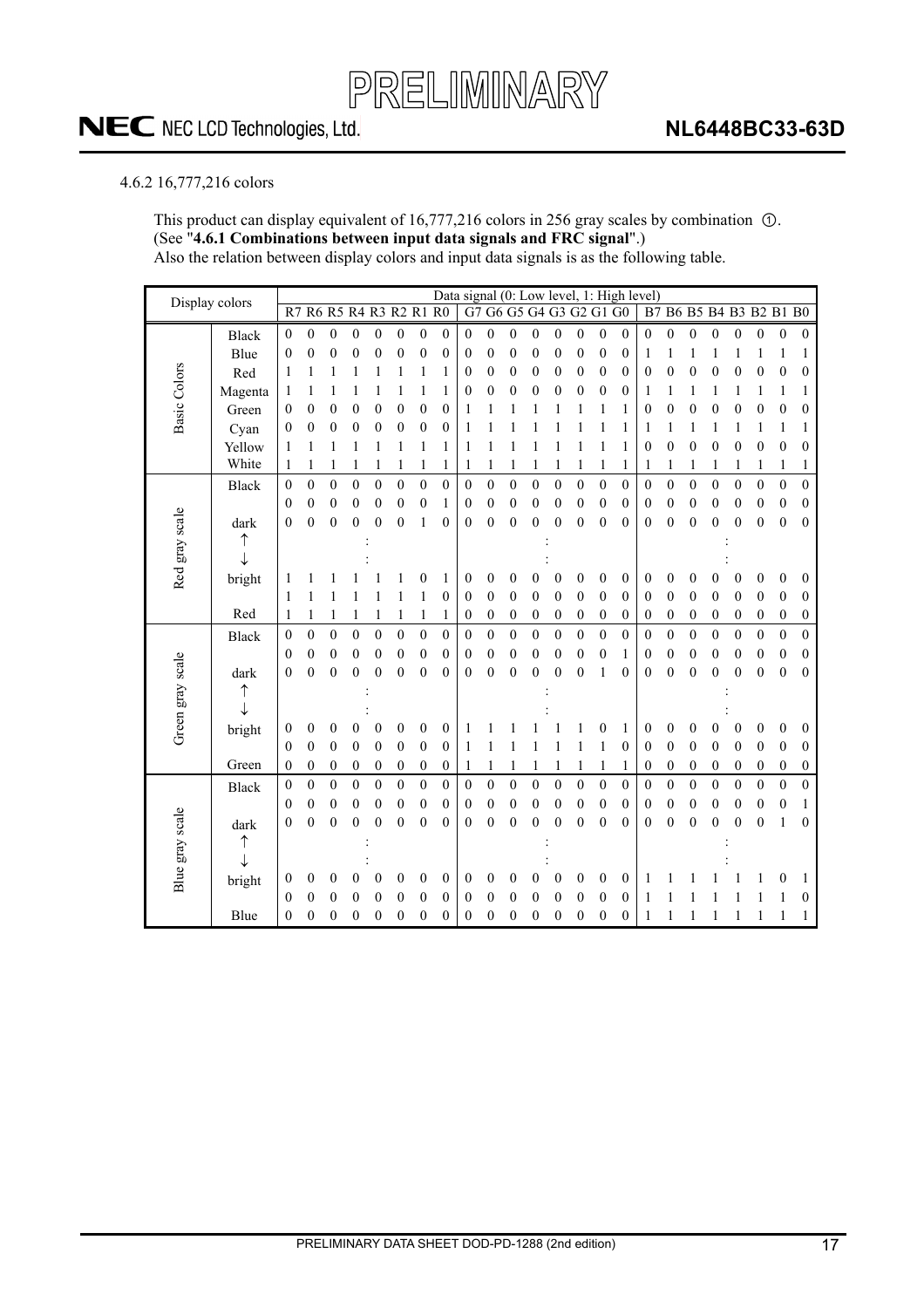#### 4.6.3 262,144 colors

This product can display equivalent of 262,144 colors in 64 gray scales by combination  $\oslash$ . (See "**4.6.1 Combinations between input data signals and FRC signal**".) Also the relation between display colors and input data signals is as the following table.

| Display colors   |              |                  |                  |                  |                  |                  |                  |                  |                  |                  |                  |                  | Data signal (0: Low level, 1: High level) |                  |                  |                  |                  |                  |                  |
|------------------|--------------|------------------|------------------|------------------|------------------|------------------|------------------|------------------|------------------|------------------|------------------|------------------|-------------------------------------------|------------------|------------------|------------------|------------------|------------------|------------------|
|                  |              | R <sub>5</sub>   | R <sub>4</sub>   | $\overline{R}$   | $\overline{R2}$  | $\overline{R1}$  | $\overline{R}0$  | $\overline{G}$   | $\overline{G4}$  | $\overline{G}$ 3 | G <sub>2</sub>   | $\overline{G1}$  | G <sub>0</sub>                            | $\overline{B5}$  | B <sub>4</sub>   | B <sub>3</sub>   | B <sub>2</sub>   | B <sub>1</sub>   | $\mathbf{B}\,0$  |
|                  | <b>Black</b> | $\mathbf{0}$     | $\boldsymbol{0}$ | $\boldsymbol{0}$ | $\boldsymbol{0}$ | $\boldsymbol{0}$ | $\boldsymbol{0}$ | $\mathbf{0}$     | $\boldsymbol{0}$ | $\boldsymbol{0}$ | $\boldsymbol{0}$ | $\boldsymbol{0}$ | $\boldsymbol{0}$                          | $\mathbf{0}$     | $\boldsymbol{0}$ | $\boldsymbol{0}$ | $\boldsymbol{0}$ | $\boldsymbol{0}$ | $\boldsymbol{0}$ |
|                  | Blue         | $\mathbf{0}$     | $\mathbf{0}$     | $\boldsymbol{0}$ | $\boldsymbol{0}$ | $\boldsymbol{0}$ | $\mathbf{0}$     | $\mathbf{0}$     | $\mathbf{0}$     | $\mathbf{0}$     | $\boldsymbol{0}$ | $\boldsymbol{0}$ | $\mathbf{0}$                              | 1                | 1                | 1                | $\mathbf{1}$     | $\mathbf{1}$     | $\mathbf{1}$     |
|                  | Red          | 1                | 1                | 1                | $\mathbf{1}$     | $\mathbf{1}$     | 1                | $\boldsymbol{0}$ | $\mathbf{0}$     | $\boldsymbol{0}$ | $\boldsymbol{0}$ | $\boldsymbol{0}$ | $\mathbf{0}$                              | $\mathbf{0}$     | $\mathbf{0}$     | $\mathbf{0}$     | $\boldsymbol{0}$ | $\boldsymbol{0}$ | $\boldsymbol{0}$ |
|                  | Magenta      | $\mathbf{1}$     | 1                | 1                | $\mathbf{1}$     | $\mathbf{1}$     | 1                | $\boldsymbol{0}$ | $\mathbf{0}$     | $\mathbf{0}$     | $\boldsymbol{0}$ | $\boldsymbol{0}$ | $\mathbf{0}$                              | 1                | 1                | 1                | $\mathbf{1}$     | $\mathbf{1}$     | $\mathbf{1}$     |
| Basic colors     | Green        | $\theta$         | $\overline{0}$   | $\overline{0}$   | $\boldsymbol{0}$ | $\boldsymbol{0}$ | $\mathbf{0}$     | 1                | $\mathbf{1}$     | 1                | 1                | 1                | 1                                         | $\mathbf{0}$     | $\mathbf{0}$     | $\mathbf{0}$     | $\mathbf{0}$     | $\boldsymbol{0}$ | $\boldsymbol{0}$ |
|                  | Cyan         | $\boldsymbol{0}$ | $\overline{0}$   | $\boldsymbol{0}$ | $\boldsymbol{0}$ | $\boldsymbol{0}$ | $\overline{0}$   | $\mathbf{1}$     | $\mathbf{1}$     | 1                | $\mathbf{1}$     | $\mathbf{1}$     | 1                                         | 1                | 1                | 1                | $\,1$            | $\,1$            | $\mathbf{1}$     |
|                  | Yellow       | $\mathbf{1}$     | $\mathbf{1}$     | 1                | $\mathbf{1}$     | $\mathbf{1}$     | $\mathbf{1}$     | $\mathbf{1}$     | $\,1$            | $\mathbf{1}$     | $\mathbf{1}$     | $\mathbf{1}$     | 1                                         | $\mathbf{0}$     | $\theta$         | $\mathbf{0}$     | $\mathbf{0}$     | $\boldsymbol{0}$ | $\boldsymbol{0}$ |
|                  | White        | $\mathbf{1}$     | $\mathbf{1}$     | $\mathbf{1}$     | $\mathbf{1}$     | $\mathbf{1}$     | $\mathbf{1}$     | 1                | $\mathbf{1}$     | 1                | $\mathbf{1}$     | 1                | 1                                         | 1                | 1                | 1                | $\mathbf{1}$     | $\mathbf{1}$     | $\mathbf{1}$     |
|                  | Black        | $\mathbf{0}$     | $\overline{0}$   | $\boldsymbol{0}$ | $\boldsymbol{0}$ | $\boldsymbol{0}$ | $\mathbf{0}$     | $\mathbf{0}$     | $\mathbf{0}$     | $\boldsymbol{0}$ | $\boldsymbol{0}$ | $\boldsymbol{0}$ | $\mathbf{0}$                              | $\mathbf{0}$     | $\mathbf{0}$     | $\mathbf{0}$     | $\boldsymbol{0}$ | $\boldsymbol{0}$ | $\boldsymbol{0}$ |
|                  |              | $\boldsymbol{0}$ | $\boldsymbol{0}$ | $\boldsymbol{0}$ | $\boldsymbol{0}$ | $\boldsymbol{0}$ | $\mathbf{1}$     | $\boldsymbol{0}$ | $\boldsymbol{0}$ | $\boldsymbol{0}$ | $\boldsymbol{0}$ | $\boldsymbol{0}$ | $\boldsymbol{0}$                          | $\mathbf{0}$     | $\boldsymbol{0}$ | $\boldsymbol{0}$ | $\boldsymbol{0}$ | $\boldsymbol{0}$ | $\boldsymbol{0}$ |
|                  | dark         | $\mathbf{0}$     | $\overline{0}$   | $\overline{0}$   | $\overline{0}$   | $\,1$            | $\theta$         | $\mathbf{0}$     | $\mathbf{0}$     | $\mathbf{0}$     | $\overline{0}$   | $\boldsymbol{0}$ | $\theta$                                  | $\mathbf{0}$     | $\mathbf{0}$     | $\mathbf{0}$     | $\mathbf{0}$     | $\boldsymbol{0}$ | $\mathbf{0}$     |
|                  |              |                  |                  |                  |                  |                  |                  |                  |                  |                  |                  |                  |                                           |                  |                  |                  |                  |                  |                  |
|                  |              |                  |                  |                  |                  |                  |                  |                  |                  |                  |                  |                  |                                           |                  |                  |                  |                  |                  |                  |
| Red gray scale   | bright       | 1                | 1                |                  | 1                | $\boldsymbol{0}$ | 1                | $\boldsymbol{0}$ | $\boldsymbol{0}$ | $\boldsymbol{0}$ | $\boldsymbol{0}$ | $\boldsymbol{0}$ | $\boldsymbol{0}$                          | $\boldsymbol{0}$ | $\boldsymbol{0}$ | $\boldsymbol{0}$ | $\boldsymbol{0}$ | $\boldsymbol{0}$ | $\boldsymbol{0}$ |
|                  |              | $\mathbf{1}$     | $\mathbf{1}$     | 1                | $\mathbf{1}$     | $\mathbf{1}$     | $\mathbf{0}$     | $\mathbf{0}$     | $\mathbf{0}$     | $\mathbf{0}$     | $\boldsymbol{0}$ | $\boldsymbol{0}$ | $\mathbf{0}$                              | $\mathbf{0}$     | $\mathbf{0}$     | $\mathbf{0}$     | $\mathbf{0}$     | $\boldsymbol{0}$ | $\boldsymbol{0}$ |
|                  | Red          | 1                | 1                | 1                | $\mathbf{1}$     | $\mathbf{1}$     | 1                | $\boldsymbol{0}$ | $\mathbf{0}$     | $\boldsymbol{0}$ | $\boldsymbol{0}$ | $\boldsymbol{0}$ | $\mathbf{0}$                              | $\mathbf{0}$     | $\mathbf{0}$     | $\boldsymbol{0}$ | $\boldsymbol{0}$ | $\boldsymbol{0}$ | $\boldsymbol{0}$ |
|                  | Black        | $\boldsymbol{0}$ | $\mathbf{0}$     | $\overline{0}$   | $\overline{0}$   | $\overline{0}$   | $\mathbf{0}$     | $\mathbf{0}$     | $\boldsymbol{0}$ | $\boldsymbol{0}$ | $\overline{0}$   | $\overline{0}$   | $\boldsymbol{0}$                          | $\mathbf{0}$     | $\boldsymbol{0}$ | $\mathbf{0}$     | $\mathbf{0}$     | $\boldsymbol{0}$ | $\mathbf 0$      |
|                  |              | $\boldsymbol{0}$ | $\boldsymbol{0}$ | $\boldsymbol{0}$ | $\boldsymbol{0}$ | $\boldsymbol{0}$ | $\mathbf{0}$     | $\mathbf{0}$     | $\boldsymbol{0}$ | $\boldsymbol{0}$ | $\boldsymbol{0}$ | $\boldsymbol{0}$ | 1                                         | $\mathbf{0}$     | $\boldsymbol{0}$ | $\boldsymbol{0}$ | $\boldsymbol{0}$ | $\boldsymbol{0}$ | $\boldsymbol{0}$ |
|                  | dark         | $\mathbf{0}$     | $\overline{0}$   | $\boldsymbol{0}$ | $\overline{0}$   | $\boldsymbol{0}$ | $\theta$         | $\mathbf{0}$     | $\boldsymbol{0}$ | $\boldsymbol{0}$ | $\overline{0}$   | $\mathbf{1}$     | $\theta$                                  | $\mathbf{0}$     | $\overline{0}$   | $\overline{0}$   | $\overline{0}$   | $\mathbf{0}$     | $\overline{0}$   |
|                  | ↑            |                  |                  |                  |                  |                  |                  |                  |                  |                  |                  |                  |                                           |                  |                  |                  |                  |                  |                  |
| Green gray scale |              |                  |                  |                  |                  |                  |                  |                  |                  |                  |                  |                  |                                           |                  |                  |                  |                  |                  |                  |
|                  | bright       | $\boldsymbol{0}$ | $\boldsymbol{0}$ | $\boldsymbol{0}$ | $\boldsymbol{0}$ | $\boldsymbol{0}$ | $\boldsymbol{0}$ | $\mathbf{1}$     | $\mathbf{1}$     |                  | 1                | $\boldsymbol{0}$ | $\mathbf{1}$                              | $\boldsymbol{0}$ | $\boldsymbol{0}$ | $\boldsymbol{0}$ | $\boldsymbol{0}$ | $\boldsymbol{0}$ | $\mathbf{0}$     |
|                  |              | $\boldsymbol{0}$ | $\overline{0}$   | $\overline{0}$   | $\overline{0}$   | $\mathbf{0}$     | $\mathbf{0}$     | $\mathbf{1}$     | $\mathbf{1}$     | $\mathbf{1}$     | 1                | $\mathbf{1}$     | $\mathbf{0}$                              | $\mathbf{0}$     | $\mathbf{0}$     | $\mathbf{0}$     | $\boldsymbol{0}$ | $\boldsymbol{0}$ | $\mathbf{0}$     |
|                  | Green        | $\boldsymbol{0}$ | $\overline{0}$   | $\boldsymbol{0}$ | $\boldsymbol{0}$ | $\boldsymbol{0}$ | $\boldsymbol{0}$ | 1                | $\mathbf{1}$     | 1                | $\mathbf{1}$     | 1                | 1                                         | $\boldsymbol{0}$ | $\mathbf{0}$     | $\boldsymbol{0}$ | $\boldsymbol{0}$ | $\boldsymbol{0}$ | $\boldsymbol{0}$ |
|                  | Black        | $\boldsymbol{0}$ | $\theta$         | $\boldsymbol{0}$ | $\overline{0}$   | $\boldsymbol{0}$ | $\theta$         | $\theta$         | $\mathbf{0}$     | $\boldsymbol{0}$ | $\overline{0}$   | $\boldsymbol{0}$ | $\overline{0}$                            | $\theta$         | $\theta$         | $\theta$         | $\mathbf{0}$     | $\mathbf{0}$     | $\boldsymbol{0}$ |
|                  |              | $\mathbf{0}$     | $\boldsymbol{0}$ | $\boldsymbol{0}$ | $\boldsymbol{0}$ | $\boldsymbol{0}$ | $\mathbf{0}$     | $\boldsymbol{0}$ | $\boldsymbol{0}$ | $\boldsymbol{0}$ | $\boldsymbol{0}$ | $\boldsymbol{0}$ | $\mathbf{0}$                              | $\boldsymbol{0}$ | $\boldsymbol{0}$ | $\boldsymbol{0}$ | $\boldsymbol{0}$ | $\boldsymbol{0}$ | $\,1$            |
| Blue gray scale  | dark         | $\boldsymbol{0}$ | $\theta$         | $\overline{0}$   | $\overline{0}$   | $\boldsymbol{0}$ | $\theta$         | $\mathbf{0}$     | $\theta$         | $\theta$         | $\overline{0}$   | $\boldsymbol{0}$ | $\theta$                                  | $\mathbf{0}$     | $\theta$         | $\theta$         | $\mathbf{0}$     | $\mathbf{1}$     | $\mathbf{0}$     |
|                  | ↑            |                  |                  |                  |                  |                  |                  |                  |                  |                  |                  |                  |                                           |                  |                  |                  |                  |                  |                  |
|                  | ↓            |                  |                  |                  |                  |                  |                  |                  |                  |                  |                  |                  |                                           |                  |                  |                  |                  |                  |                  |
|                  | bright       | $\boldsymbol{0}$ | $\boldsymbol{0}$ | 0                | $\boldsymbol{0}$ | $\boldsymbol{0}$ | $\boldsymbol{0}$ | $\boldsymbol{0}$ | $\boldsymbol{0}$ | $\boldsymbol{0}$ | $\boldsymbol{0}$ | $\boldsymbol{0}$ | $\boldsymbol{0}$                          | 1                | 1                | 1                | $\mathbf{1}$     | $\boldsymbol{0}$ | 1                |
|                  |              | $\theta$         | $\overline{0}$   | $\overline{0}$   | $\boldsymbol{0}$ | $\boldsymbol{0}$ | $\mathbf{0}$     | $\theta$         | $\theta$         | $\mathbf{0}$     | $\boldsymbol{0}$ | $\boldsymbol{0}$ | $\mathbf{0}$                              | 1                | 1                | 1                | $\mathbf{1}$     | $\mathbf{1}$     | $\boldsymbol{0}$ |
|                  | Blue         | $\boldsymbol{0}$ | $\overline{0}$   | $\boldsymbol{0}$ | $\boldsymbol{0}$ | $\boldsymbol{0}$ | $\overline{0}$   | $\mathbf{0}$     | $\mathbf{0}$     | $\boldsymbol{0}$ | $\boldsymbol{0}$ | $\boldsymbol{0}$ | $\boldsymbol{0}$                          | 1                | 1                | 1                | $\mathbf{1}$     | $\mathbf{1}$     | 1                |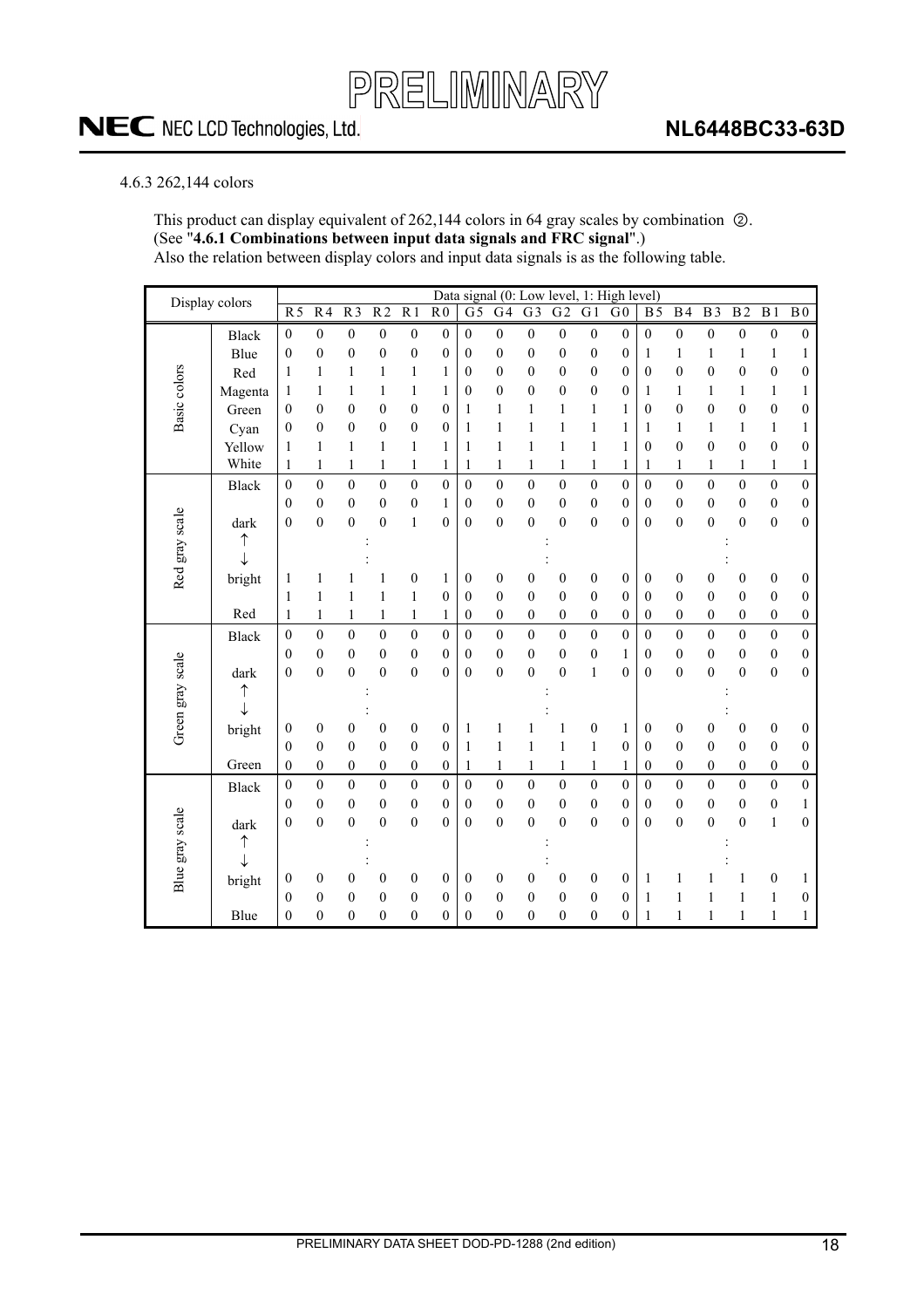

#### 4.7 DISPLAY POSITIONS

The following table is the coordinates per pixel (See "**4.8 SCANNING DIRECTIONS**".).

| C(0, 0)           |                               |   |                               |   |                             |                             |
|-------------------|-------------------------------|---|-------------------------------|---|-----------------------------|-----------------------------|
| $\mathbb{R}$<br>G | B                             |   |                               |   |                             |                             |
| (0)<br>0,         | C(<br>$\left( 0\right)$<br>1, |   | Х,<br>C(<br>$\left( 0\right)$ |   | $\left( 0\right)$<br>C(638, | C(639,<br>$\left( 0\right)$ |
| 0,<br>C(<br>1)    | C(<br>1)<br>1,                |   | C(<br>Х,<br>1)                |   | C(638,<br>1)                | C(639,<br>1)                |
|                   |                               | ٠ |                               |   |                             |                             |
|                   |                               |   |                               |   |                             |                             |
|                   |                               |   |                               |   |                             |                             |
| C(<br>0,<br>Y)    | C(<br>Y)<br>1,                |   | Х,<br>Y)<br>C(                |   | C(638,<br>Y)                | C(639,<br>Y)                |
|                   |                               | ٠ |                               | ٠ |                             |                             |
|                   |                               |   |                               |   |                             |                             |
|                   |                               |   |                               |   |                             |                             |
| C(<br>0,478)      | 1,478<br>C(                   |   | X, 478)<br>C(                 |   | C(638, 478)                 | C(639, 478)                 |
| 0, 479)<br>C(     | 1,479<br>C(                   |   | X, 479)<br>C(                 |   | C(638, 479)                 | C(639, 479)                 |

#### 4.8 SCANNING DIRECTIONS

The following figures are seen from a front view. Also the arrow shows the direction of scan.



Note1

Figure 1. Normal scan (DPS: Low or Open)



Figure 2. Reverse scan (DPS: High)

Note1: Meaning of  $C(X, Y)$  and  $D(X, Y)$ 

C (X, Y): The coordinates of the display position (See "**4.7 DISPLAY POSITIONS**".)  $D(X, Y)$ : The data number of input signal for LCD panel signal processing board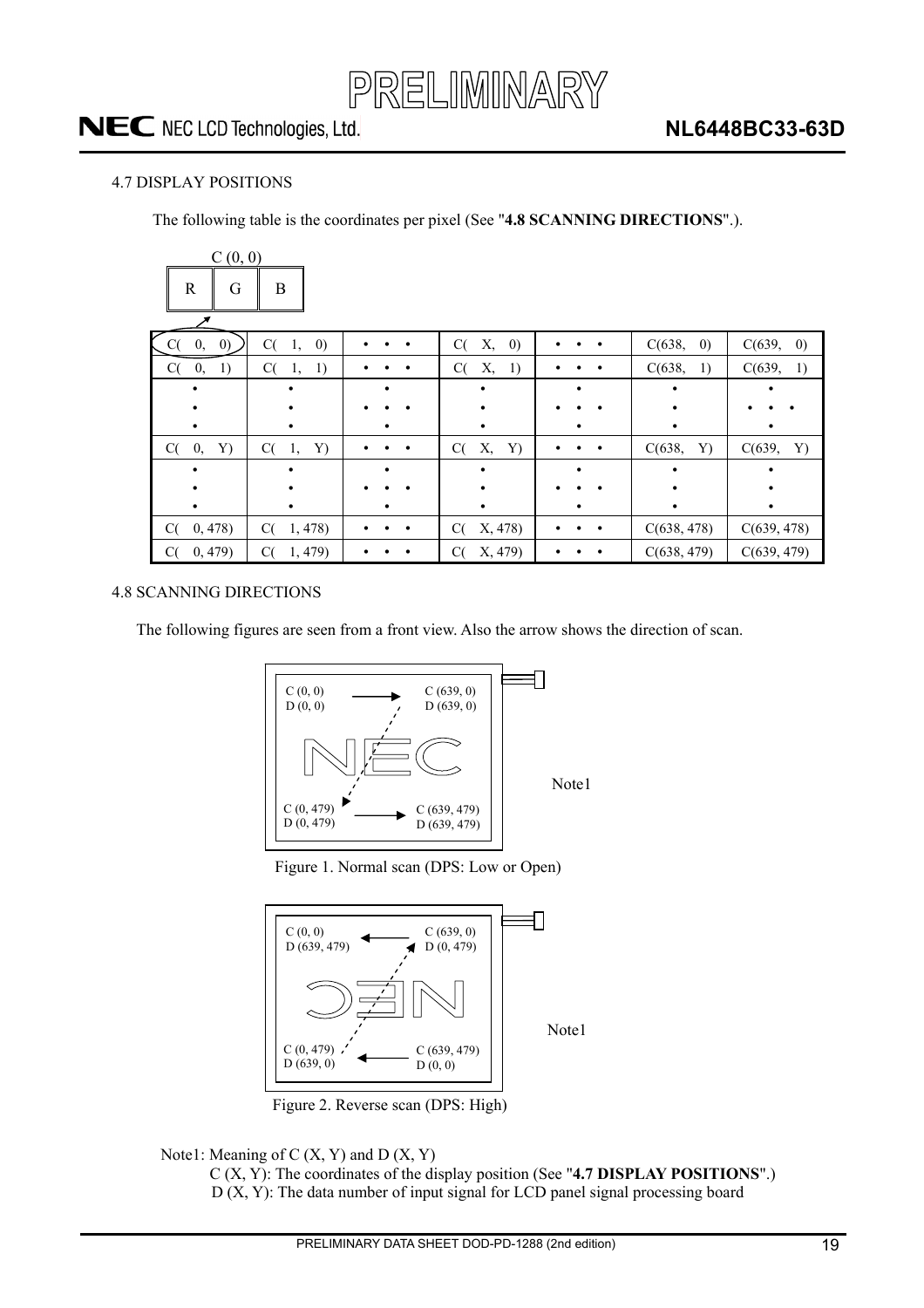

#### 4.9 INPUT SIGNAL TIMINGS

- 4.9.1 Outline of input signal timings
	- · Horizontal signal

Note1



Note1: This diagram indicates virtual signal for set up to timing. Note2: See "**4.9.3 Input signal timing chart**" for numeration of pulse.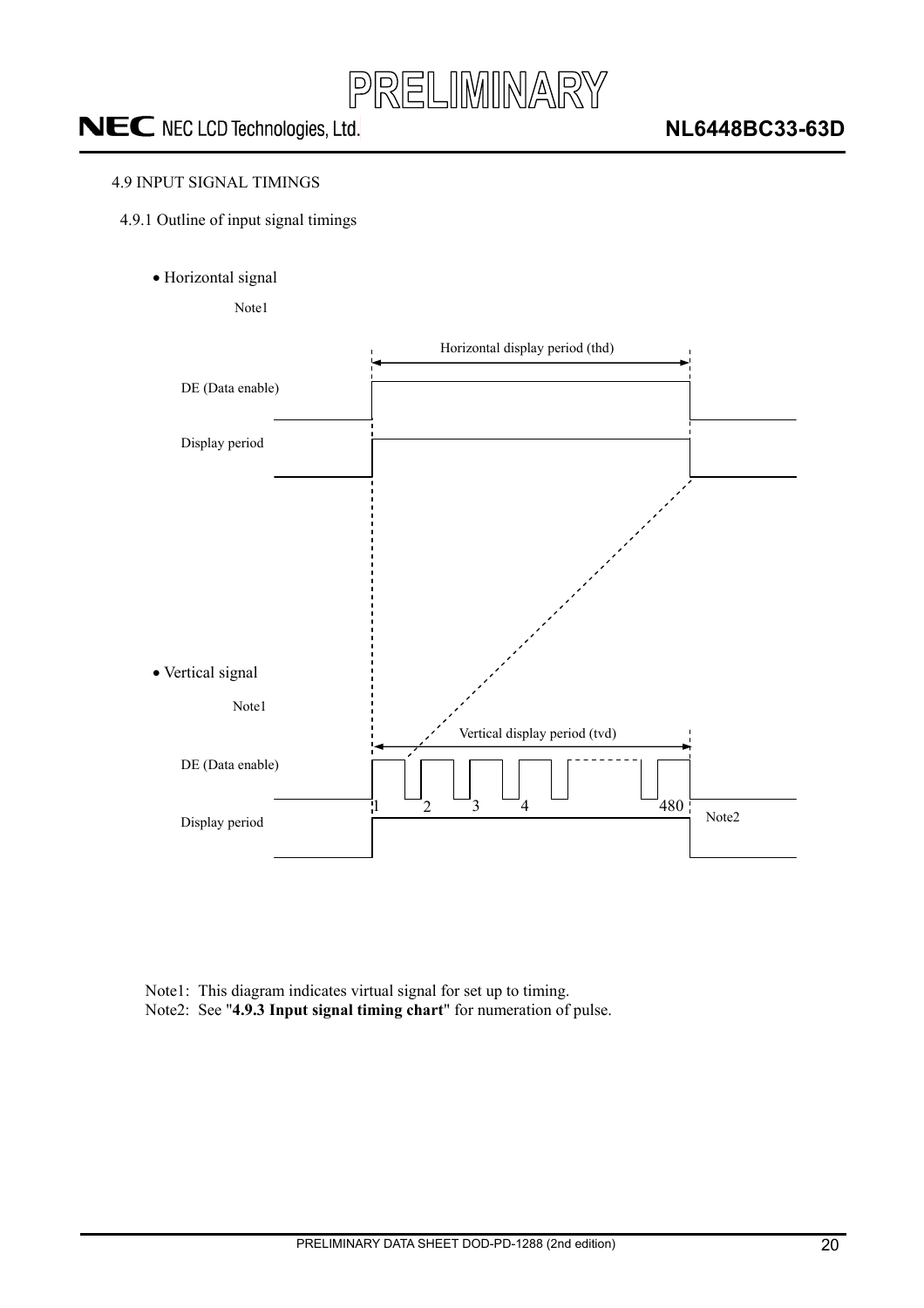

#### 4.9.2 Timing characteristics

|             | Parameter               |                      | Symbol                   | min. | typ.   | max.                     | Unit                     | Remarks                   |  |  |
|-------------|-------------------------|----------------------|--------------------------|------|--------|--------------------------|--------------------------|---------------------------|--|--|
|             |                         | Frequency            |                          |      | 25.175 | 29.0                     | MHz                      | 39.72ns (typ.)            |  |  |
| <b>CLK</b>  |                         | Duty                 |                          |      |        |                          | $\overline{\phantom{0}}$ | Note2                     |  |  |
|             |                         | Rise time, Fall time | $\overline{\phantom{a}}$ |      |        | ns                       |                          |                           |  |  |
|             | <b>CLK-DATA</b>         | Setup time           | -                        |      |        |                          | ns                       |                           |  |  |
| <b>DATA</b> |                         | Hold time            | -                        |      |        |                          | ns.                      | Note <sub>2</sub>         |  |  |
|             |                         | Rise time, Fall time |                          |      |        |                          | ns                       |                           |  |  |
|             |                         | Cycle                | th                       | 30.0 | 31.778 | 33.6                     | $\mu$ s                  |                           |  |  |
|             | Horizontal              |                      |                          | -    | 800    | $\overline{\phantom{a}}$ | <b>CLK</b>               | 31.468kHz (typ.)<br>Note1 |  |  |
|             |                         | Display period       | thd                      | 640  |        |                          | <b>CLK</b>               |                           |  |  |
|             |                         | Cycle                |                          | 16.1 | 16.683 | 17.2                     | ms                       |                           |  |  |
| DE          | Vertical<br>(One frame) |                      | tv                       | -    | 525    |                          | H                        | 59.94Hz (typ.)<br>Note1   |  |  |
|             |                         | Display period       | tvd                      |      | 480    |                          | H                        |                           |  |  |
|             | <b>CLK-DE</b>           | Setup time           | -                        |      |        |                          | ns                       |                           |  |  |
|             |                         | Hold time            | -                        |      |        |                          | ns                       | Note <sub>2</sub>         |  |  |
|             | Rise time, Fall time    |                      |                          |      |        | ns                       |                          |                           |  |  |

Note1: Definition of parameters is as follows.

tc=  $1CLK$ , th=  $1H$ 

Note2: See the data sheet of LVDS transmitter.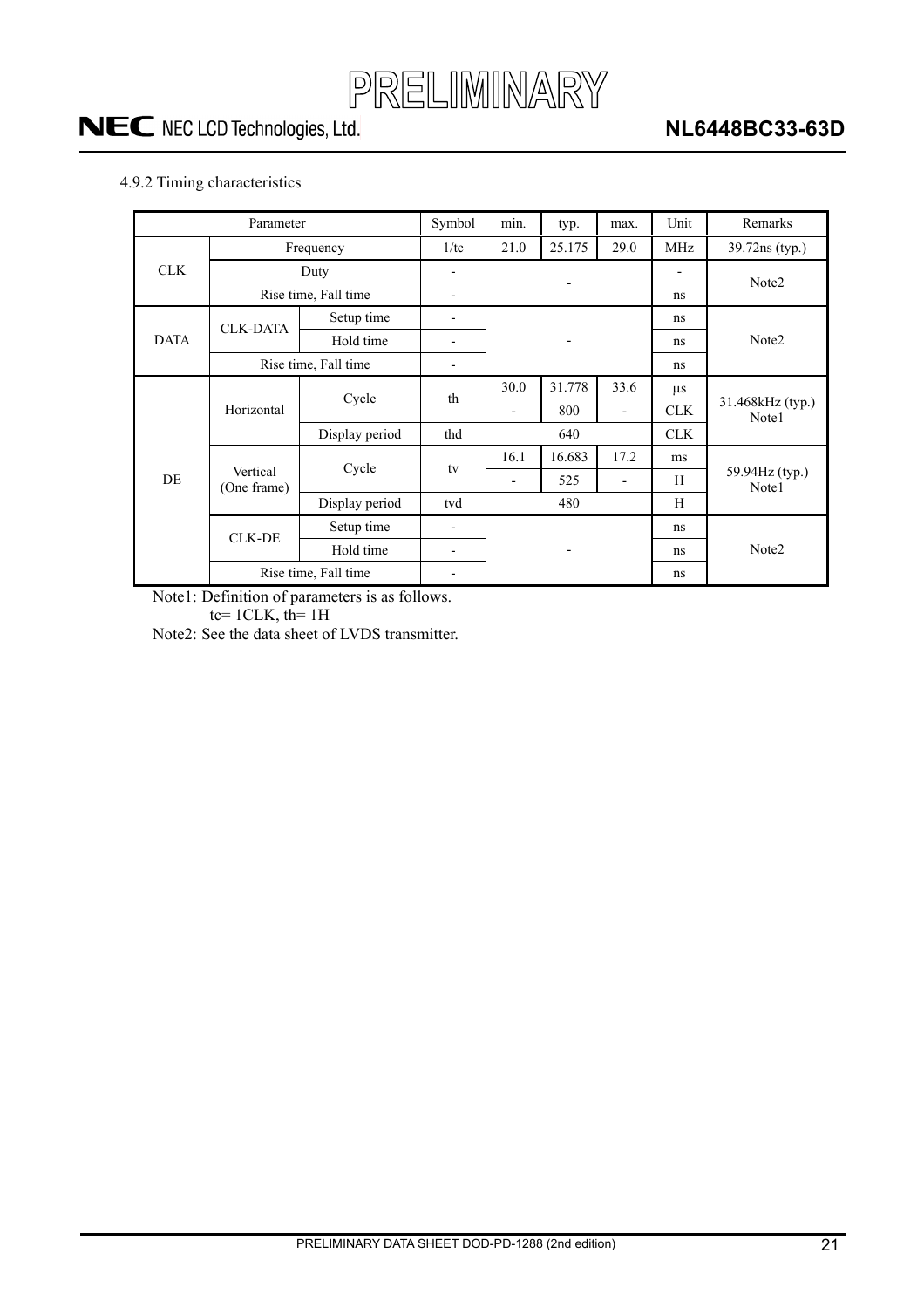

#### 4.9.3 Input signal timing chart

![](_page_21_Figure_4.jpeg)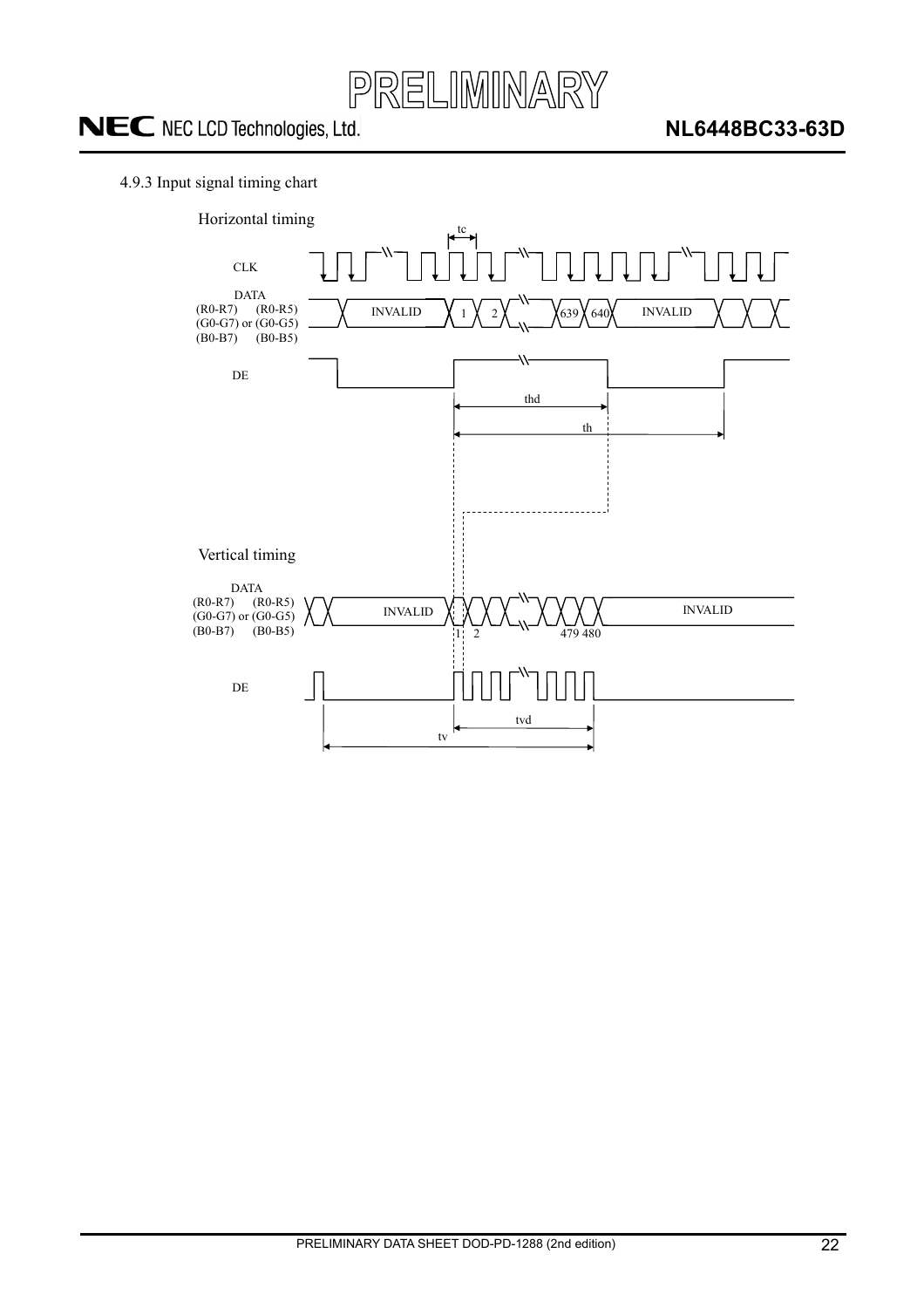![](_page_22_Picture_0.jpeg)

### **NL6448BC33-63D**

#### 4.10 OPTICS

4.10.1 Optical characteristics

|                      |       |                                                                                                                  |               |                          |            |                          |                          |                                 | (Notel, Note2)    |
|----------------------|-------|------------------------------------------------------------------------------------------------------------------|---------------|--------------------------|------------|--------------------------|--------------------------|---------------------------------|-------------------|
| Parameter            |       | Condition                                                                                                        | Symbol        | min.                     | typ.       | max.                     | Unit                     | Measuring Remarks<br>instrument |                   |
| Luminance            |       | White at center<br>$\theta$ R= $0^\circ$ , $\theta$ L= $0^\circ$ , $\theta$ U= $0^\circ$ , $\theta$ D= $0^\circ$ | L             | 350                      | 450        | ٠                        | cd/m <sup>2</sup>        | $BM-5A$                         |                   |
| Contrast ratio       |       | White/Black at center<br>$\theta$ R= 0°, $\theta$ L= 0°, $\theta$ U= 0°, $\theta$ D= 0°                          | CR            | <b>TBD</b>               | <b>TBD</b> | $\overline{\phantom{a}}$ | $\overline{\phantom{a}}$ | $BM-5A$                         | Note3             |
| Luminance uniformity |       | White<br>$\theta$ R= 0°, $\theta$ L= 0°, $\theta$ U= 0°, $\theta$ D= 0°                                          | LU            |                          | 1.25       | 1.4                      | $\overline{a}$           | $BM-5A$                         | Note4             |
|                      | White | x coordinate                                                                                                     | Wx            | <b>TBD</b>               | TBD        | <b>TBD</b>               | $\overline{\phantom{a}}$ |                                 |                   |
| Chromaticity         |       | v coordinate                                                                                                     | Wy            | <b>TBD</b>               | <b>TBD</b> | <b>TBD</b>               | $\overline{\phantom{a}}$ |                                 | Note <sub>5</sub> |
|                      | Red   | x coordinate                                                                                                     | Rx            | $\overline{\phantom{a}}$ | <b>TBD</b> | $\overline{\phantom{0}}$ | $\overline{\phantom{a}}$ |                                 |                   |
|                      |       | v coordinate                                                                                                     | Ry            |                          | <b>TBD</b> |                          | ٠                        |                                 |                   |
|                      | Green | x coordinate                                                                                                     | Gx            |                          | <b>TBD</b> | $\overline{a}$           |                          | $SR-3$                          |                   |
|                      |       | y coordinate                                                                                                     | Gy            | $\overline{\phantom{a}}$ | <b>TBD</b> | $\overline{a}$           |                          |                                 |                   |
|                      | Blue  | x coordinate                                                                                                     | Bx            | $\overline{\phantom{0}}$ | TBD        | $\overline{a}$           | $\blacksquare$           |                                 |                   |
|                      |       | v coordinate                                                                                                     | By            | $\overline{\phantom{a}}$ | <b>TBD</b> | $\overline{\phantom{0}}$ | $\overline{\phantom{0}}$ |                                 |                   |
| Color gamut          |       | $\theta$ R= 0°, $\theta$ L= 0°, $\theta$ U= 0°, $\theta$ D= 0°<br>at center, against NTSC color space            | $\mathcal{C}$ | 35                       | 40         |                          | $\frac{0}{0}$            |                                 |                   |
| Response time        |       | White to Black                                                                                                   | Ton           | $\overline{\phantom{a}}$ | 6          | 15                       | ms                       | $BM-5A$                         | Note <sub>6</sub> |
|                      |       | <b>Black to White</b>                                                                                            | Toff          | $\overline{\phantom{a}}$ | 19         | 47                       | ms                       |                                 | Note7             |
|                      | Right | $\theta U = 0^\circ$ , $\theta D = 0^\circ$ , $CR \ge 10$                                                        | $\theta$ R    | 70                       | 80         | $\overline{a}$           | $\circ$                  |                                 |                   |
|                      | Left  | $\theta U = 0^\circ$ , $\theta D = 0^\circ$ , $CR \ge 10$                                                        | $\theta$ L    | 70                       | 80         | $\overline{\phantom{0}}$ | $\circ$                  | EZ                              |                   |
| Viewing angle        | Up    | $\theta$ R= 0°, $\theta$ L= 0°, CR≥ 10                                                                           | $\theta U$    | 70                       | 80         | $\overline{a}$           | $\circ$                  | Contrast                        | Note <sub>8</sub> |
|                      | Down  | $\theta$ R= 0°, $\theta$ L= 0°, CR≥ 10                                                                           | $\theta$ D    | 50                       | 60         | $\overline{\phantom{0}}$ | $\circ$                  |                                 |                   |

Note1: These are initial characteristics.

Note2: Measurement conditions are as follows.

Ta= 25°C, VCC= 3.3V, IBL= 5.0mArms/lamp, Display mode: VGA, Horizontal cycle= 1/31.468kHz, Vertical cycle= 1/59.94Hz, DPS= Low or Open: Normal scan

Optical characteristics are measured at luminance saturation after 20minutes from working the product, in the dark room. Also measurement methods are as follows.

![](_page_22_Figure_10.jpeg)

Optical Measuring Instrument (EZ Contrast)

![](_page_22_Figure_12.jpeg)

LCD module (Product)

- Note3: See "**4.10.2 Definition of contrast ratio**".
- Note4: See "**4.10.3 Definition of luminance uniformity**".
- Note5: These coordinates are found on CIE 1931 chromaticity diagram.
- Note6: Product surface temperature: TopF= TBD°C
- Note7: See "**4.10.4 Definition of response times**".
- Note8: See "**4.10.5 Definition of viewing angles**".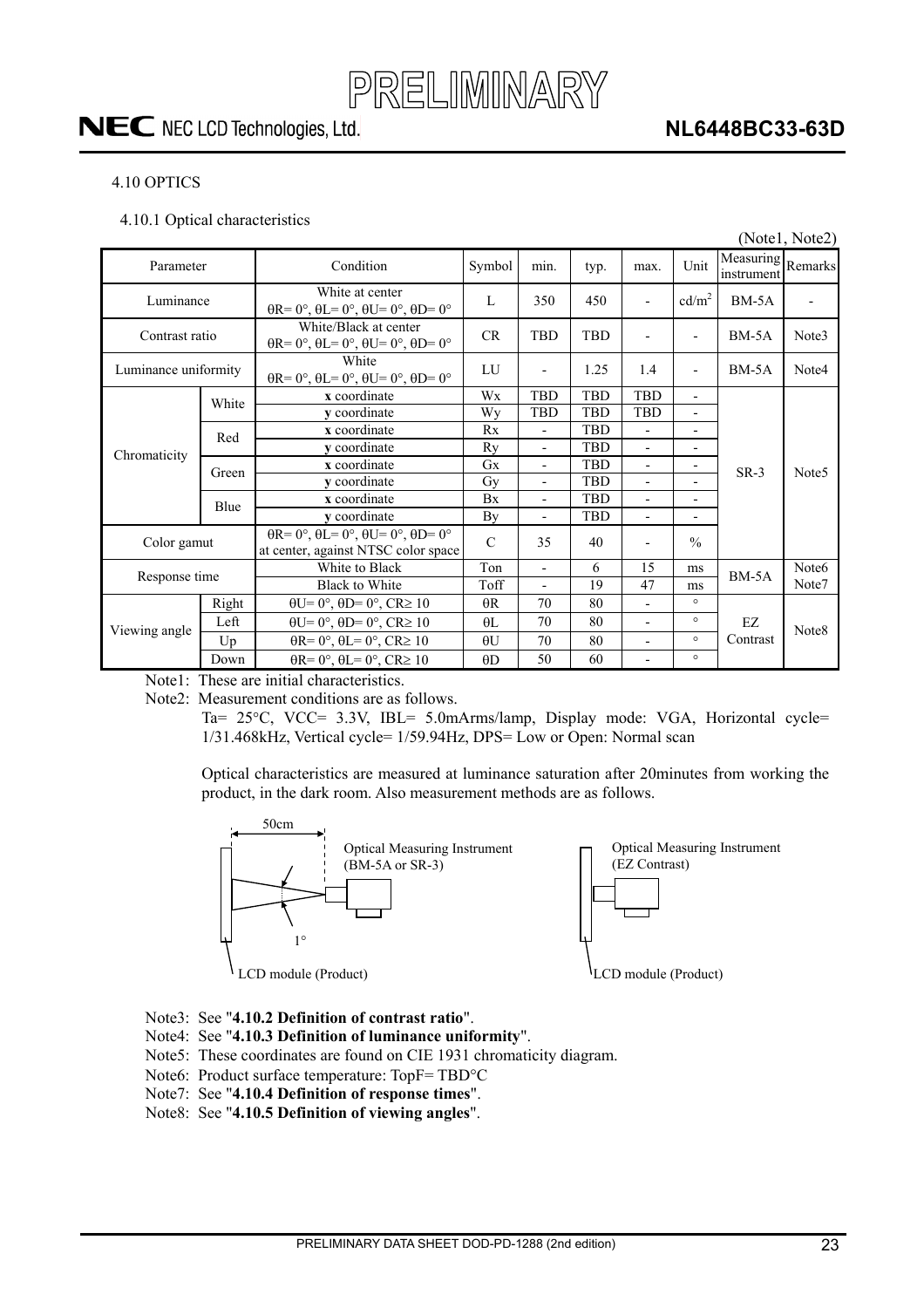#### 4.10.2 Definition of contrast ratio

The contrast ratio is calculated by using the following formula.

Luminance of white screen Contrast ratio  $(CR) = \frac{L}{L}$  Luminance of black screen

4.10.3 Definition of luminance uniformity

The luminance uniformity is calculated by using following formula.

Maximum luminance from  $\odot$  to  $\odot$ Luminance uniformity  $(LU) = \frac{Maxmum$  luminance from  $\bigcirc$  to  $\bigcirc$ 

The luminance is measured at near the 5 points shown below.

|     | 106        | 320         | 533 |  |  |  |
|-----|------------|-------------|-----|--|--|--|
| 80  | 'Û         |             | '②  |  |  |  |
| 240 |            | $\circledS$ |     |  |  |  |
| 400 | $\bigcirc$ |             | ⑤   |  |  |  |

4.10.4 Definition of response times

Response time is measured, the luminance changes from "white" to "black", or "black" to "white" on the same screen point, by photo-detector. Ton is the time it takes the luminance change from 90% down to 10%. Also Toff is the time it takes the luminance change from 10% up to 90% (See the following diagram.).

![](_page_23_Figure_13.jpeg)

4.10.5 Definition of viewing angles

![](_page_23_Figure_15.jpeg)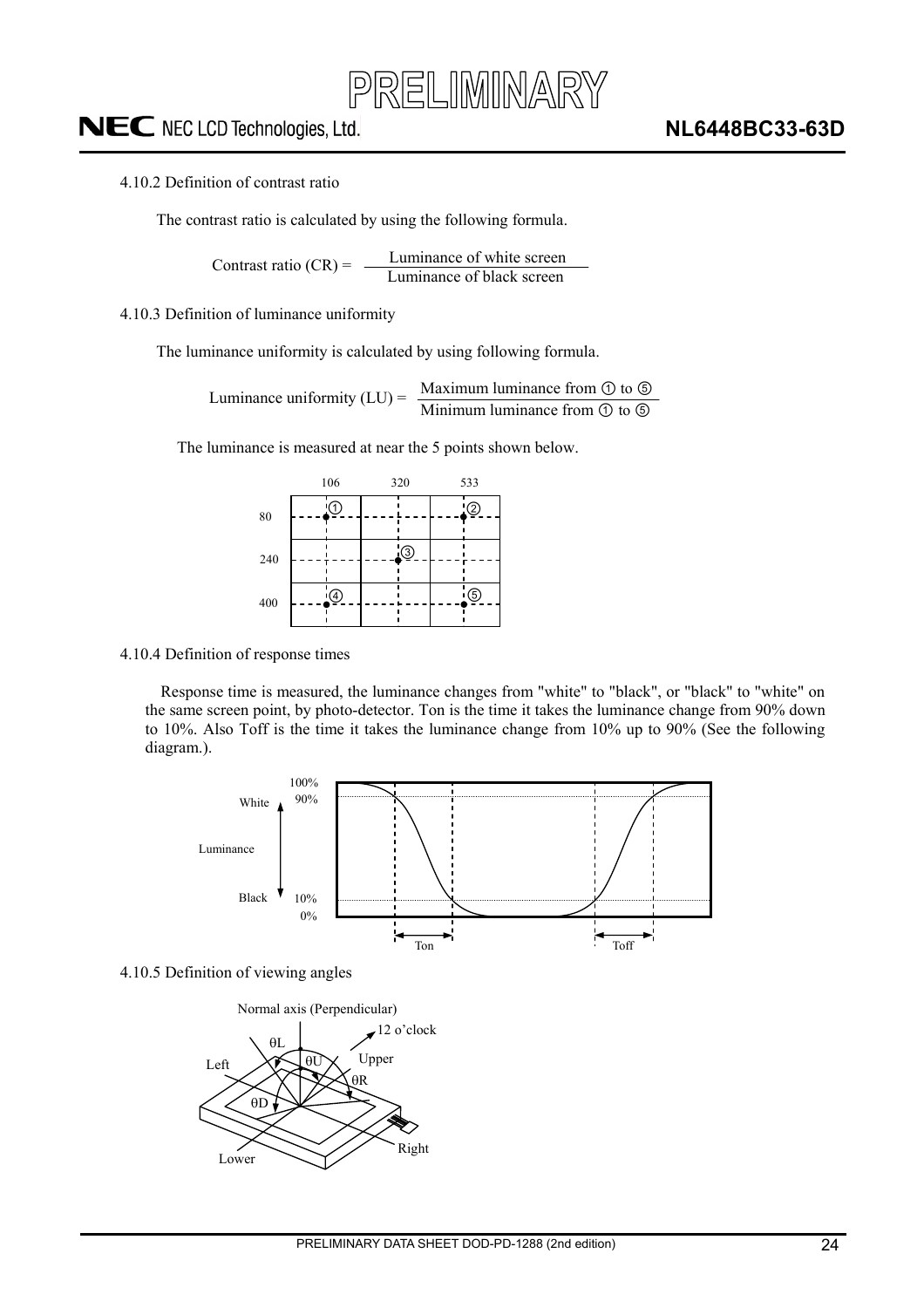![](_page_24_Picture_0.jpeg)

#### **5. RELIABILITY TESTS**

| Test item                                    | Condition                                                                                                                                                                          | Judgment                                       |
|----------------------------------------------|------------------------------------------------------------------------------------------------------------------------------------------------------------------------------------|------------------------------------------------|
| High temperature and humidity<br>(Operation) | $\odot$ 60 ± 2°C, RH= 90%, 240 hours<br>Display data is black.<br>(2)                                                                                                              |                                                |
| High temperature<br>(Operation)              | $70 \pm 3$ °C, 240 hours<br>①<br>Display data is black.<br>②                                                                                                                       |                                                |
| Heat cycle<br>(Operation)                    | $\textcircled{1}$ -20 ± 3°C1 hour<br>$70 \pm 3$ °C1 hour<br>50 cycles, 4 hours/cycle<br>(2)<br>3 Display data is black.                                                            |                                                |
| Thermal shock<br>(Non operation)             | $\textcircled{1}$ -30 ± 3 $\textcircled{c}$ 30 minutes<br>$80 \pm 3$ °C30 minutes<br>100 cycles, 1 hour/cycle<br>(2)<br>Temperature transition time is within<br>(3)<br>5 minutes. | No display malfunctions<br>Note1               |
| <b>ESD</b><br>(Operation)                    | ① 150pF, 150Ω, $\pm$ 10kV<br>9 places on a panel surface<br>Note2<br>②<br>10 times each places at 1 sec interval<br>③                                                              |                                                |
| <b>Dust</b><br>(Operation)                   | Sample dust: No. 15 (by JIS-Z8901))<br>①<br>15 seconds stir<br>②<br>8 times repeat at 1 hour interval<br>③                                                                         |                                                |
| Vibration<br>(Non operation)                 | 5 to 100Hz, $19.6 \text{m/s}^2$<br>ന<br>1 minute/cycle<br>②<br>X, Y, Z direction<br>③<br>120 times each directions<br>4                                                            | No display malfunctions<br>No physical damages |
| Mechanical shock<br>(Non operation)          | 539m/ $s^2$ , 11ms<br>➀<br>$\pm X$ , $\pm Y$ , $\pm Z$ direction<br>②<br>5 times each directions<br>③                                                                              | Note1                                          |

Note1: Display and appearance are checked under environmental conditions equivalent to the inspection conditions of defect criteria.

Note2: See the following figure for discharge points.

![](_page_24_Figure_7.jpeg)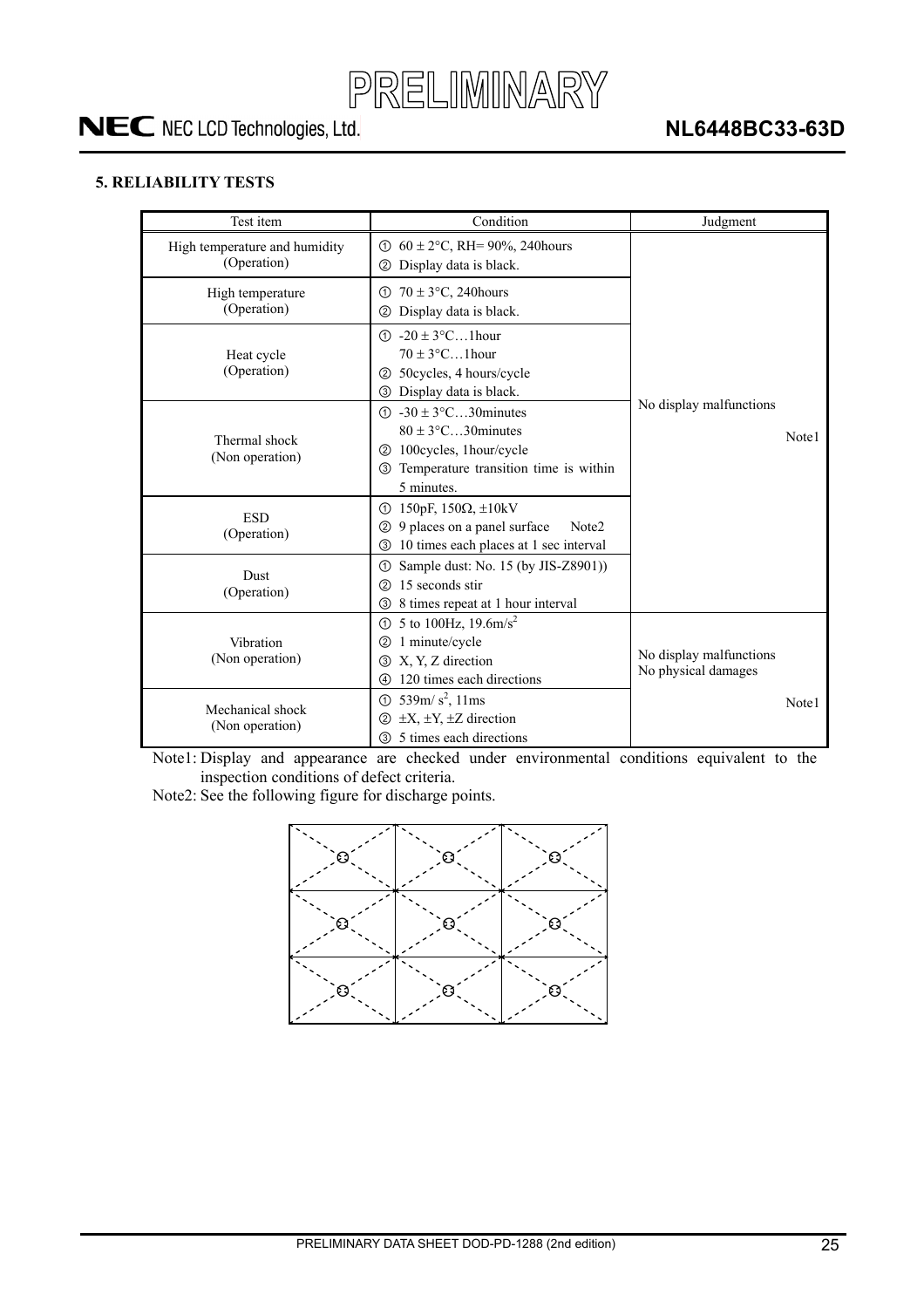#### **6. PRECAUTIONS**

#### 6.1 MEANING OF CAUTION SIGNS

The following caution signs have very important meaning. **Be sure to read "6.2 CAUTIONS" and "6.3 ATTENTIONS", after understanding these contents!** 

![](_page_25_Picture_6.jpeg)

This sign has the meaning that customer will be injured by himself or the product will sustain a damage, if customer has wrong operations.

![](_page_25_Picture_8.jpeg)

This sign has the meaning that customer will get an electrical shock, if customer has wrong operations.

![](_page_25_Picture_10.jpeg)

This sign has the meaning that customer will be injured by himself, if customer has wrong operations.

#### 6.2 CAUTIONS

 **Do not touch the working backlight. There is a danger of an electric shock.** 

![](_page_25_Picture_14.jpeg)

- **Do not touch the working backlight. There is a danger of burn injury.**
- **Do not shock and press the LCD panel and the backlight! There is a danger of breaking,**  because they are made of glass. (Shock: To be not greater 539m/s<sup>2</sup> and to be not greater **11ms, Pressure: To be not greater 19.6 N (** $\phi$ **16mm jig))**

6.3 ATTENTIONS **!**

6.3.1 Handling of the product

- Take hold of both ends without touching the circuit board when the product (LCD module) is picked up from inner packing box to avoid broken down or misadjustment, because of stress to mounting parts on the circuit board.
- ཱ Do not hook nor pull cables such as lamp cable, and so on, in order to avoid any damage.
- ི When the product is put on the table temporarily, display surface must be placed downward.
- ཱི When handling the product, take the measures of electrostatic discharge with such as earth band, ionic shower and so on, because the product may be damaged by electrostatic.
- ུ The torque for product mounting screws must never exceed 0.294Nm. Higher torque might result in distortion of the bezel.
- ཱུ The product must be installed using mounting holes without undue stress such as bends or twist (See outline drawings). And do not add undue stress to any portion (such as bezel flat area). Bends or twist described above and undue stress to any portion except mounting hole portion may cause display mura.
- ྲྀ Do not press or rub on the sensitive product surface. When cleaning the product surface, use of the cloth with ethanolic liquid such as screen cleaner for LCD is recommended.
- ཷ Do not push nor pull the interface connectors while the product is working.
- ླྀ Do not bend or unbend the lamp cable at the near part of the lamp holding rubber, to avoid the damage for high voltage side of the lamp.
- ཹ If the lamp cable is attached on the metal part of the product directly, high frequency leak current to the metal part may occur, then the brightness may decrease or the lamp may not be turned on.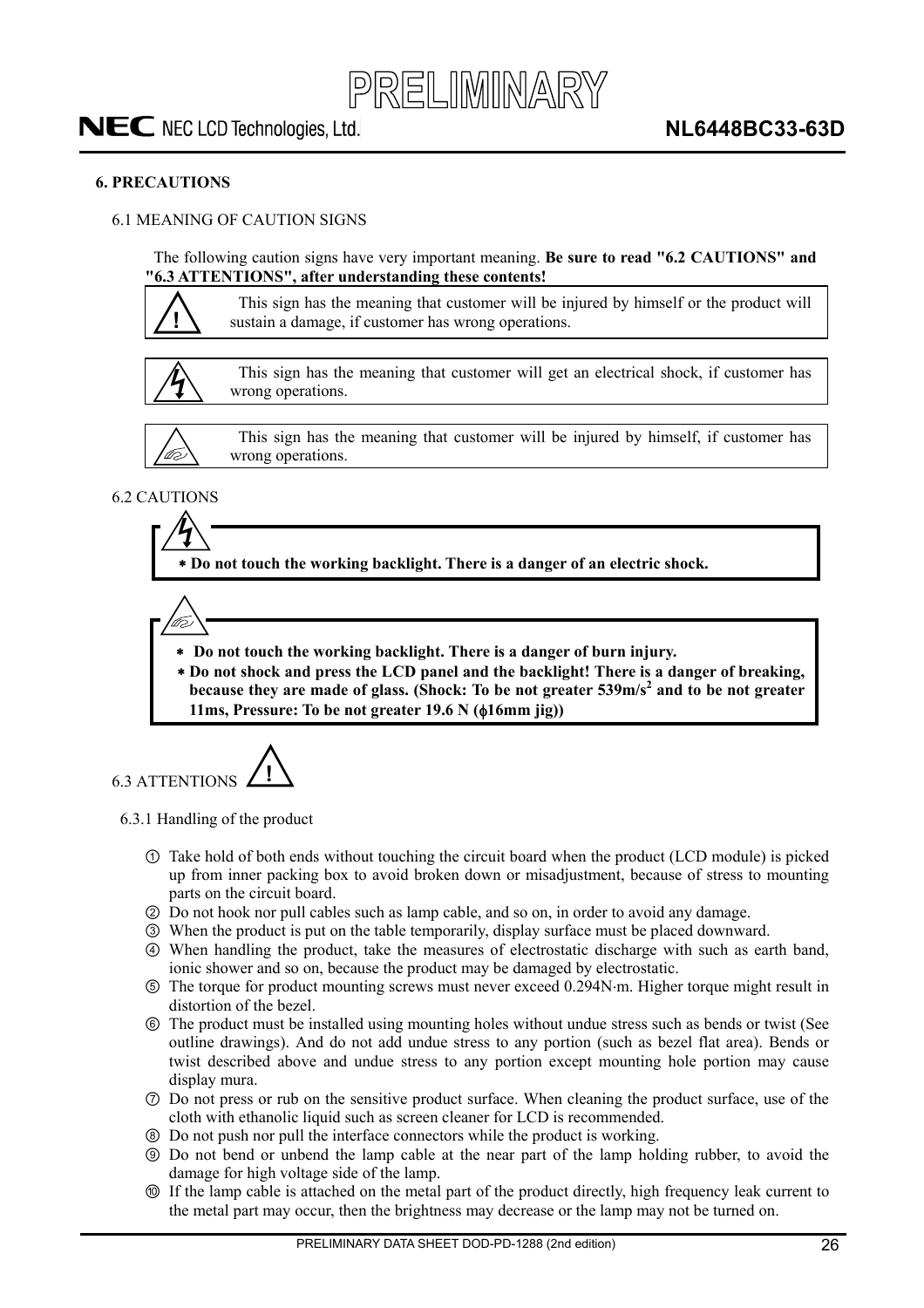# PRELIMINARY

### NEC NEC LCD Technologies, Ltd.

- ེ When handling the product, use of an original protection sheet on the product surface (polarizer) is recommended for protection of product surface. Adhesive type protection sheet may change color or characteristics of the polarizer.
- 6.3.2 Environment
	- Do not operate or store in high temperature, high humidity, dewdrop atmosphere or corrosive gases. Keep the product in packing box with antistatic pouch in room temperature to avoid dusts and sunlight, when storing the product.
	- ཱ In order to prevent dew condensation occurring by temperature difference, the product packing box should be opened after enough time being left under the environment of an unpacking room. Evaluate the leaving time sufficiently because a situation of dew condensation occurring is changed by the environmental temperature and humidity. (Recommended leaving time: 6 hours or more with packing state)
	- ི Do not operate in high magnetic field. Circuit boards may be broken down by it.
	- ཱི This product is not designed as radiation hardened.

#### 6.3.3 Characteristics

#### **The following items are neither defects nor failures.**

- Response time, luminance and color may be changed by ambient temperature.
- ཱ Display mura, flicker, vertical seam or small spot may be observed depending on display patterns.
- ི Optical characteristics (e.g. luminance, display uniformity, etc.) gradually is going to change depending on operating time, and especially low temperature, because the LCD has cold cathode fluorescent lamps.
- ཱི Do not display the fixed pattern for a long time because it may cause image sticking. Use a screen saver, if the fixed pattern is displayed on the screen.
- ུ The display color may be changed depending on viewing angle because of the use of condenser sheet in the backlight.
- ཱུ Optical characteristics may be changed depending on input signal timings.
- ྲྀ The interference noise between input signal frequency for this product's signal processing board and luminance control frequency of the inverter may appear on a display. Set up luminance control frequency of the inverter so that the interference noise does not appear.

#### 6.3.4 Other

- All GND and VCC terminals should be used without any non-connected lines.
- ཱ Do not disassemble a product or adjust variable resistors.
- ི See "REPLACEMENT MANUAL FOR LAMP HOLDER SET", when replacing backlight lamps.
- ཱི Pay attention not to insert foreign materials inside of the product, when using tapping screws.
- ུ Pack the product with original shipping package, in order to avoid any damages during transportation, when returning the product to NEC for repair and so on.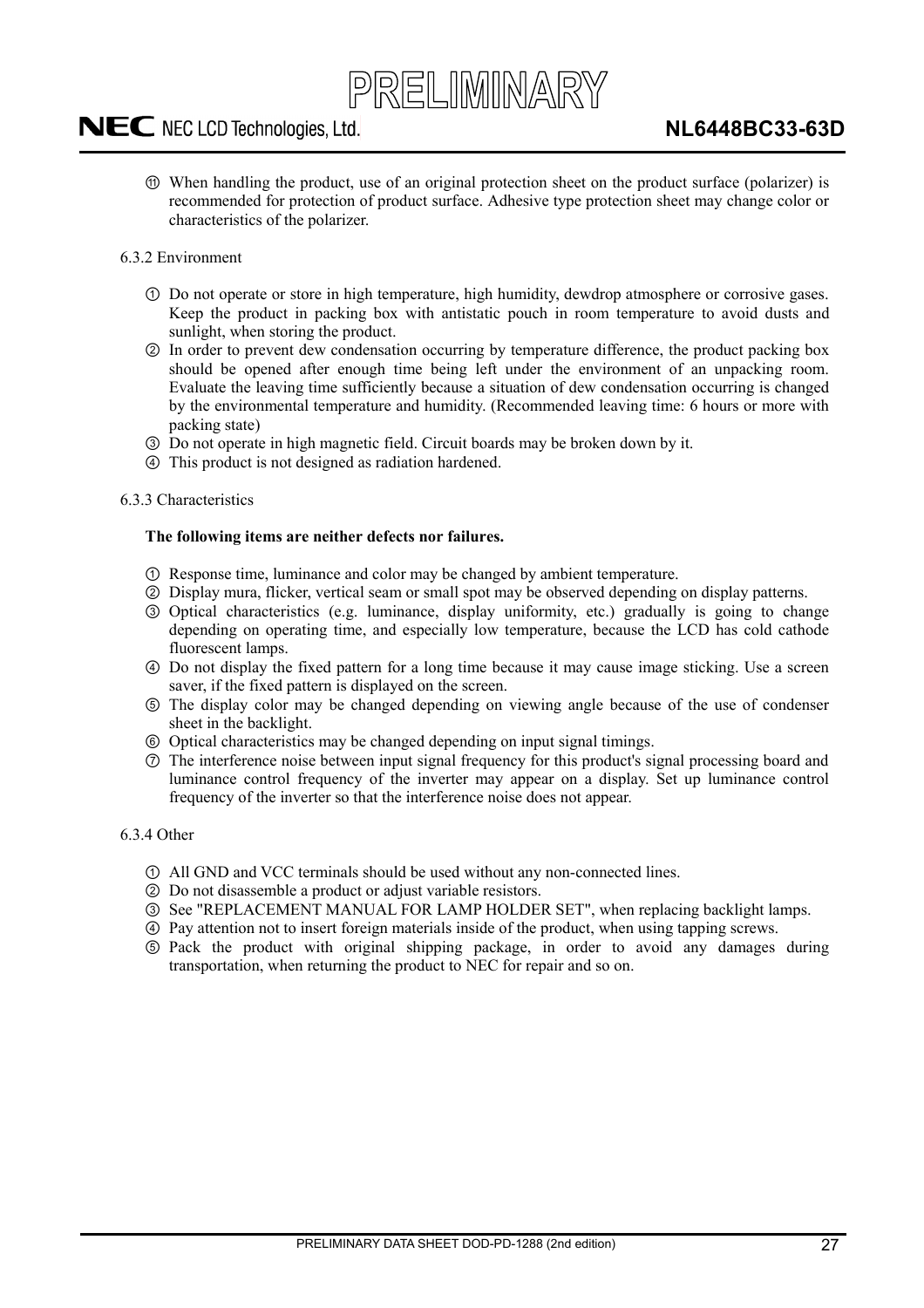![](_page_27_Picture_0.jpeg)

PRELIMINARY DATA SHEET DOD-PD-1288 (2nd edition) 28

#### **7. OUTLINE DRAWINGS**

#### 7.1 FRONT VIEW

Unit: mm

![](_page_27_Figure_4.jpeg)

2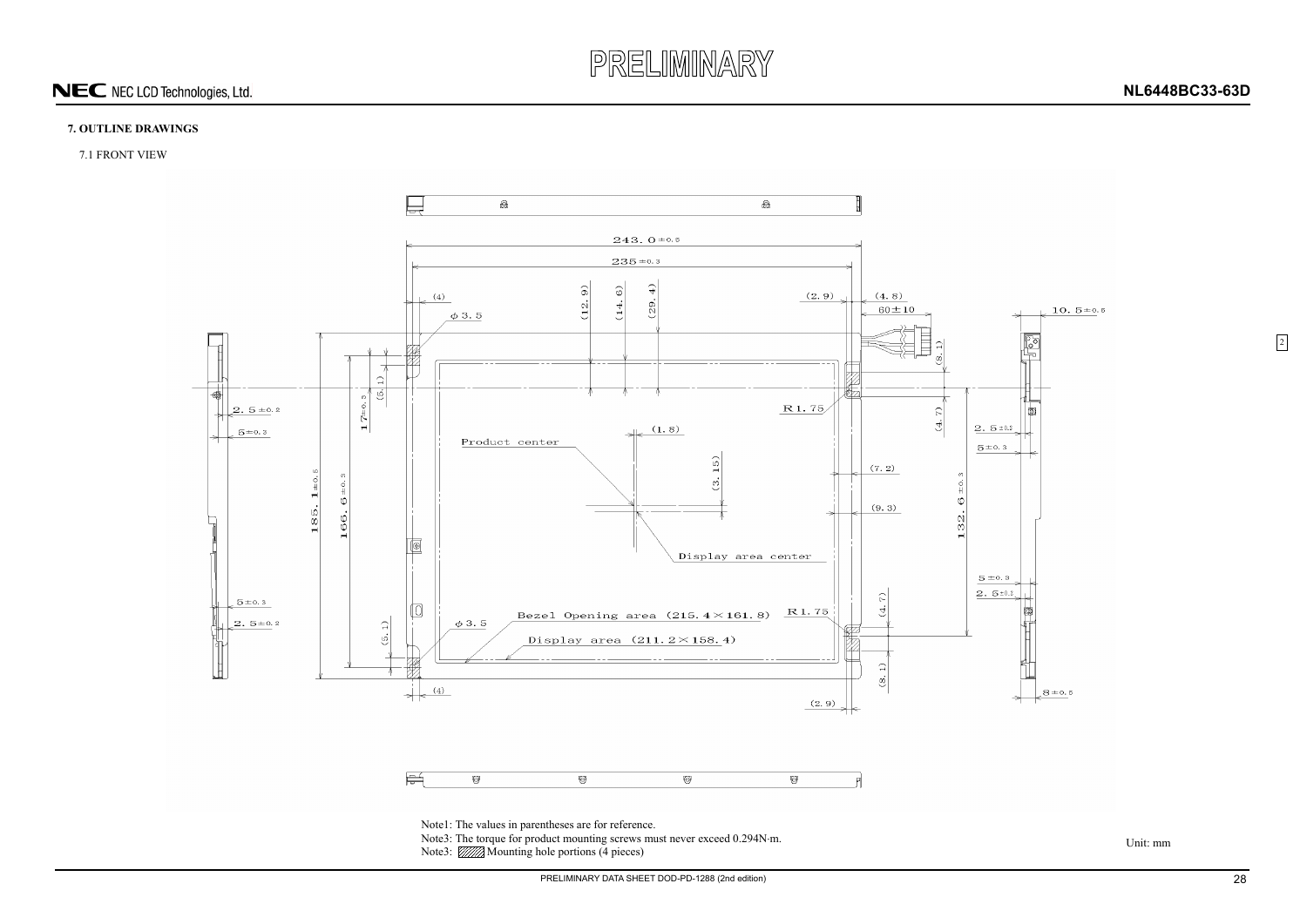![](_page_28_Picture_0.jpeg)

#### 7.2 REAR VIEW

![](_page_28_Figure_3.jpeg)

Note1: The values in parentheses are for reference.<br>Unit: mm Note2: The torque for product mounting screws must never exceed 0.294N·m.

2